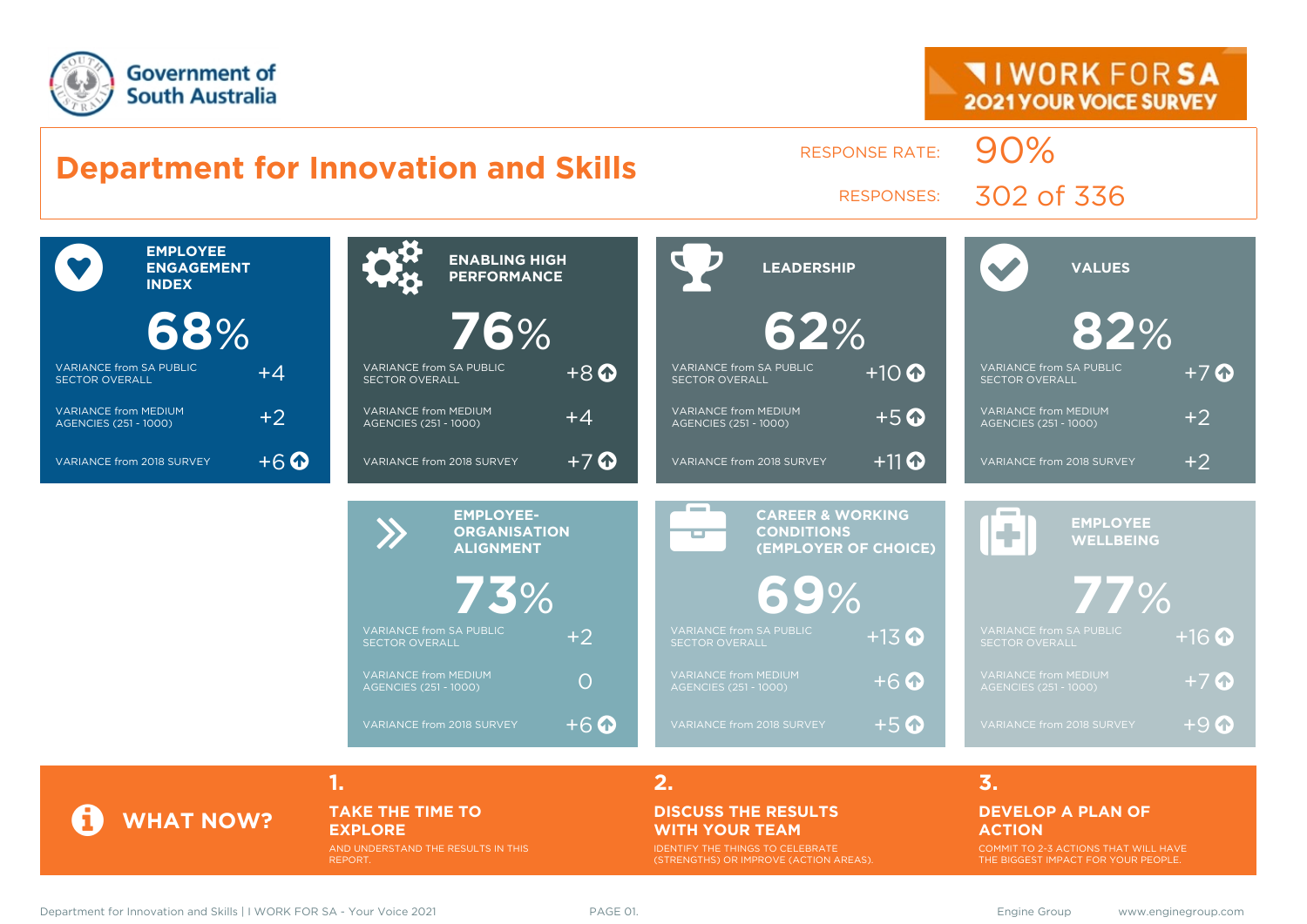# **TIPS & SUGGESTIONS**

### **UNDERSTANDING YOUR REPORT AND GETTING TO ACTION!**

THE SCORES ON THE FRONT PAGE GIVE YOU SOME SUMMARY INFORMATION. FIRST TAKE THE TIME TO FULLY UNDERSTAND THIS REPORT BEFORE SHARING WITH OTHERS.

# **01.**

**Take the time to digest the scores and identify the areas where you are performing well.**

These will tend to be high scores which are notably above any comparative scores. These should be celebrated. Share the good news with employees.

WHAT IS YOUR RESPONSE RATE? IF HIGH, THE RESULTS WILL BE REPRESENTATIVE OF THE VIEWS OF YOUR COLLEAGUES. IF LOW (<20%) TAKE CARE WHEN INTERPRETING THE RESULTS. ENCOURAGE ALL COLLEAGUES TO HELP WITH ACTION PLANNING AND HOPEFULLY THIS WILL ENCOURAGE THEM TO COMPLETE THE SURVEY NEXT TIME.

HOW DO YOUR SCORES COMPARE TO THE AVAILABLE COMPARISONS?

**ARE THERE ANY SCORES THAT ARE UNEXPECTED?**

### **Identify areas that need improvement. 02.**

These will be the lower scores, and/or those which are scoring notably below your comparators. Discuss these areas with your colleagues in focus groups or one-to-one discussions. Gather their thoughts and solutions before deciding actions to take.

Review the high neutral responses (lots of employees ticking 'neither agree nor disag **employees ticking 'neither agree nor disagree')**

> Ask your colleagues about their views to find out what is causing this uncertainty. More communication and involvement may help to shift them to a positive frame of mind.

**04.**

**Consider what actions could be taken which will have the greatest impact on employee engagement.**

It may be helpful to discuss with your manager or other colleagues (your peers, HR, subject matter experts) to share ideas before developing plans for action.

There are lots of websites of ideas and case studies to give you further inspiration and top tips.

Some actions may be 'quick wins' and short term. However, in most instances, you will need to think Some actions may be 'quick wins'<br>and short term. However, in most<br>instances, you will need to think<br>longer term.

**What do you want employees to be saying about their working lives in the future?**

**What should be put in place to achieve this?**

The 'All questions' pages show every question asked in positively (strongly agree + agree), neutrally (neither agree nor disagree) or negatively (disagree + strongly disagree). Look at how your positive score compares to your parent unit, and your last survey's results.

**Is there room for**  Is there room for<br>improvement?

Department for Innovation and Skills | I WORK FOR SA - Your Voice 2021 PAGE 02. The School Communication of the School Communication of the School Communication of the School Communication of the School Communication of th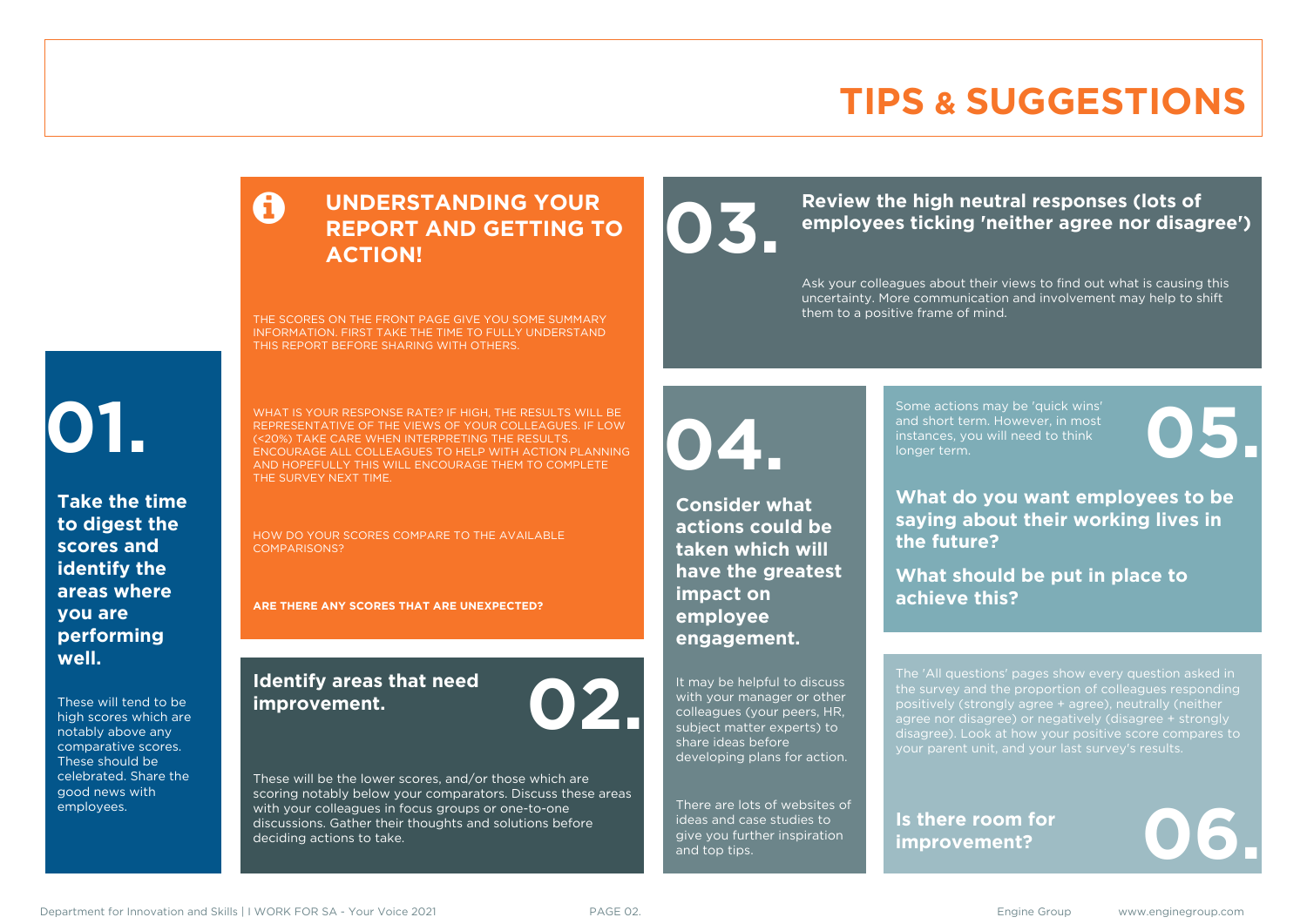# **WHAT'S NEXT**

# A

### **WHAT'S NEXT?**

SHARE RESULTS WITH YOUR PEOPLE.

SPEND TIME EXPLORING THE DRIVERS BEHIND THE SCORES WITH YOUR PEOPLE.

DISCUSS WITH THEM WHAT ACTIONS THEY FEEL SHOULD BE TAKEN WHICH WILL HAVE THE GREATEST IMPACT ON EMPLOYEE ENGAGEMENT.

AGREE ON A SMALL NUMBER OF IMPACTFUL ACTIONS.

AGREE HOW YOU WILL MEASURE THAT ACTIONS HAVE BEEN SUCCESSFUL.

**COMMUNICATE** PROGRESS AGAINST YOUR ACTIONS.



# **'I believe action will be taken on the results from this survey by the sector.'**

VARIANCE FROM 2018 SURVEY

 $+9a$ 

VARIANCE FROM SA PUBLIC SECTOR **OVERALL** 



 $+8a$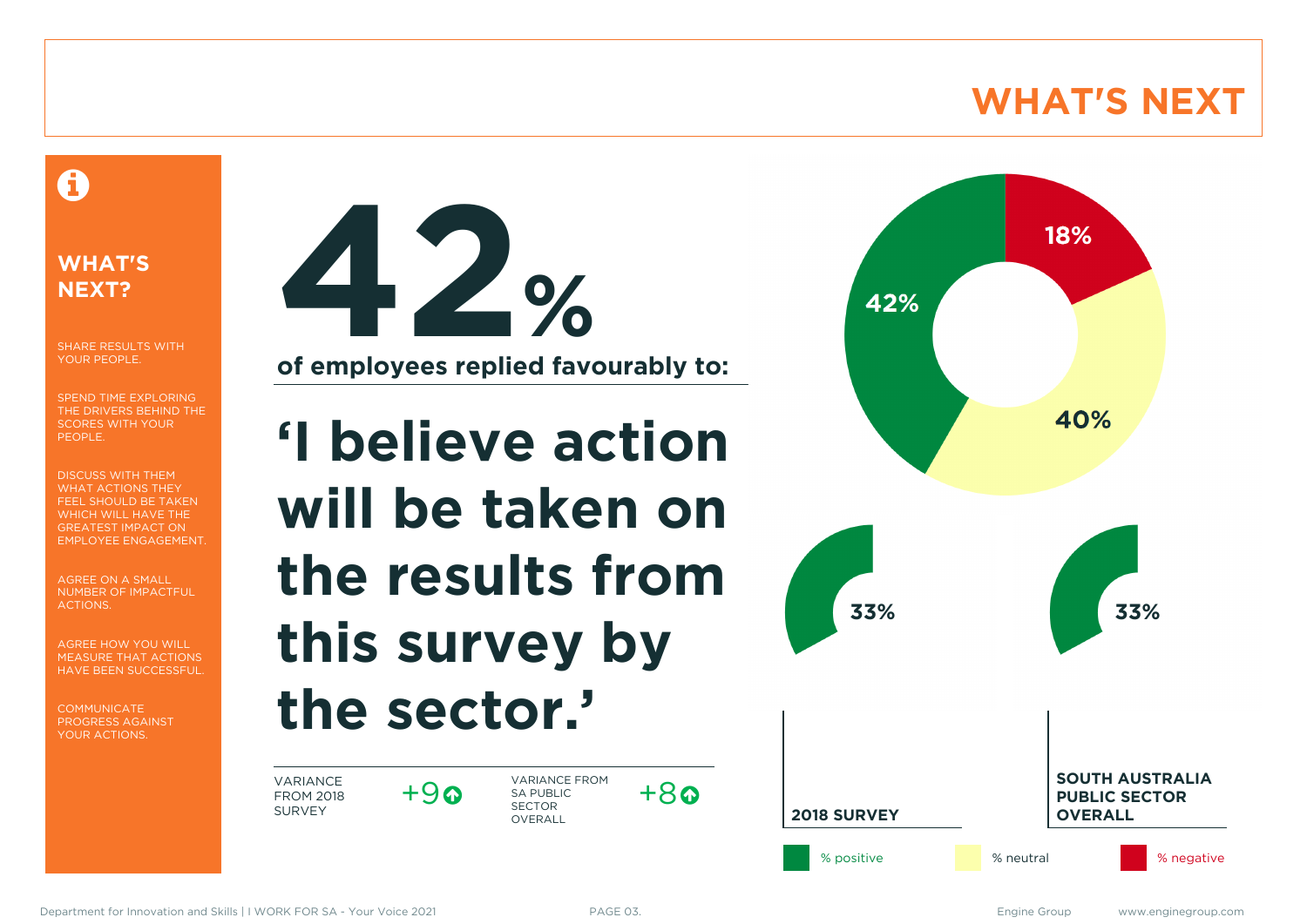# **HEADLINE SCORES**

### **HIGHEST POSITIVE SCORING QUESTIONS**

**Q18a.** I believe my agency provided sufficient resources and arrangements to help me feel safe (e.g. physical distancing measures, working from home arrangements, face masks, hand sanitiser)

**93**%

**% POSITIVE**

**Q12e.** People in my workgroup are committed to workplace safety

**93**%

**Q11f.** I am provided with the tools and equipment to do my job safely

**93**%

**Q11m.** I am happy to go the 'extra mile' at work when required

**91**%

**Q12b.** The people in my workgroup behave in an accepting manner towards people from diverse backgrounds

**A** FIND YOUR

**90**%

#### **HIGHEST NEUTRAL SCORING QUESTIONS % NEUTRAL**

**Q28.** I believe action will be taken on the results from this survey by the sector

$$
\blacksquare
$$

**Q16f.** In my agency, recruitment and promotion decisions are fair

**35**%

**Q14d.** Learning and development activities I have completed in the past 12 months have helped to improve my performance

**35**%

**Q29.** I believe action will be taken on the results from this survey by my agency

### **34**%

**Q16c.** When things go wrong, my agency uses this as an opportunity to review, learn, and improve the management of similar risks

### **HIGHEST NEGATIVE SCORING QUESTIONS**

**% NEGATIVE**

**Q14g.** I am satisfied with the opportunities available for career development in my agency

$$
\blacksquare
$$

**Q11e.** The work processes we have in place allow me to be as productive as possible

**21**%

**Q11i.** I feel secure in my job



**Q17c.** I feel the level of stress in my job is appropriate



**Q15g.** I feel that senior managers keep employees informed about what's going on



\*Note: Agency specific questions have been excluded from the above rankings.

### **THESE QUESTIONS ARE YOUR HIGHEST SCORING.**

WHAT ARE EMPLOYEES MOST POSITIVE ABOUT? **(STRENGTHS)**

WHAT ARE EMPLOYEES MOST NEUTRAL ABOUT? WHERE A LOT OF EMPLOYEES ARE RESPONDING 'NEITHER AGREE NOR DISAGREE' (% NEUTRAL), THIS MAY INDICATE MIXED VIEWS OR INCONSISTENT **EXPERIENCES (AREAS OF POTENTIAL)**

**33**%

WHAT ARE EMPLOYEES MOST NEGATIVE ABOUT? **(AREAS OF CONCERN)**

**HIGHEST SCORES**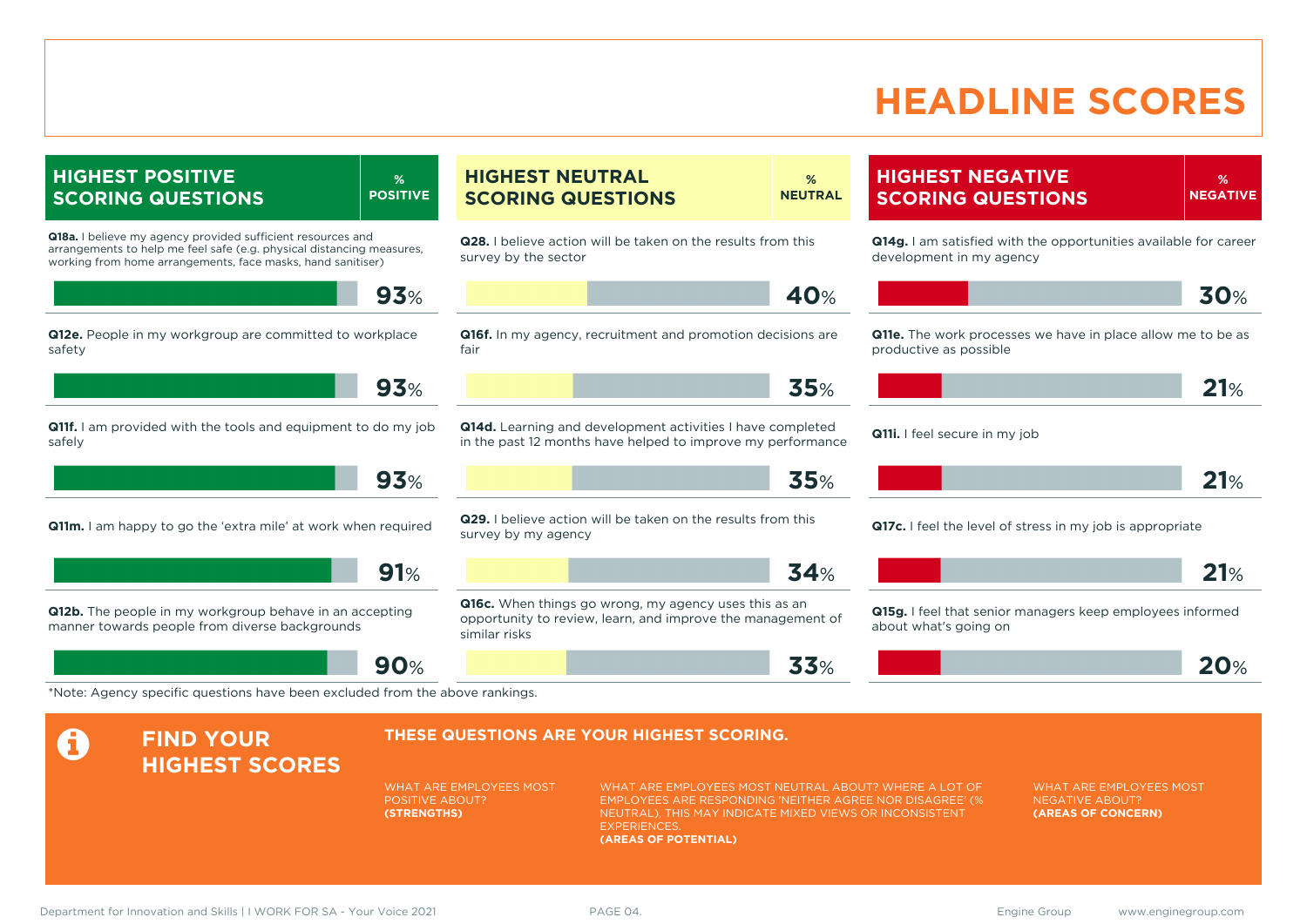# **EMPLOYEE ENGAGEMENT**

0

### **HOW ENGAGED IS YOUR TEAM?**

THESE RESULTS PROVIDE A MEASURE OF ENGAGEMENT FOR YOUR TEAM.

THE ENGAGEMENT SCORE TELLS US THE EXTENT TO WHICH YOUR PEOPLE ARE PROUD TO WORK HERE, WOULD RECOMMEND IT, INTEND TO STAY, AND STRIVE TO GO ABOVE AND BEYOND (SAY, STAY AND STRIVE).

THERE'S A LOT OF EVIDENCE TO SHOW A STRONG LINK BETWEEN ENGAGED COLLEAGUES AND IMPROVED BUSINESS PERFORMANCE.

|               | <b>YOUR</b><br><b>EMPLOYEE</b><br>$\bullet$ $\bullet$ $\%$<br><b>ENGAGEMENT</b><br><b>SCORE</b> |                 | <b>RESPONSE SCALE</b> |          | %<br><b>POSITIVE</b> | <b>VARIANCE</b><br><b>FROM</b><br>2018<br><b>SURVEY</b><br>$+6$ <sup><math>\odot</math></sup> | <b>VARIANCE</b><br><b>FROM SA</b><br><b>PUBLIC</b><br><b>SECTOR</b><br><b>OVERALL</b><br>$+4$ | <b>VARIANCE</b><br><b>FROM MEDIUM</b><br><b>AGENCIES (251)</b><br>$-1000$<br>$+2$ |
|---------------|-------------------------------------------------------------------------------------------------|-----------------|-----------------------|----------|----------------------|-----------------------------------------------------------------------------------------------|-----------------------------------------------------------------------------------------------|-----------------------------------------------------------------------------------|
|               | Q27d. Iam proud to tell others I work for my agency                                             | 24              | 46                    | 27       | <b>70%</b>           | $+9$                                                                                          | $+3$                                                                                          | $\circ$                                                                           |
| <b>SAY</b>    | Q27e. I would recommend my agency as a good place<br>to work                                    | 24              | 39                    | 31       | 63%                  | $\circ$                                                                                       | $+6$ $\odot$                                                                                  | $\circ$                                                                           |
| <b>STAY</b>   | Q27b. I feel a strong personal attachment to my agency                                          | 17              | 43                    | 30<br>8  | 60%                  | $+13$ <sup>O</sup>                                                                            | $-2$                                                                                          | $-4$                                                                              |
|               | <b>Q27a.</b> My agency really inspires me to do the best work<br>every day                      | $\overline{14}$ | 51                    | 27       | <b>65%</b>           | $+18$ <sup>O</sup>                                                                            | $+9$ <sup><math>\odot</math></sup>                                                            | $+4$                                                                              |
| <b>STRIVE</b> | Q27c. My agency motivates me to help it achieve its<br>objectives                               | 13              | 51                    | 26<br>10 | 64%                  | $+9$ <sup><math>\odot</math></sup>                                                            | $+11$ <sup>O</sup>                                                                            | $+6\Omega$                                                                        |

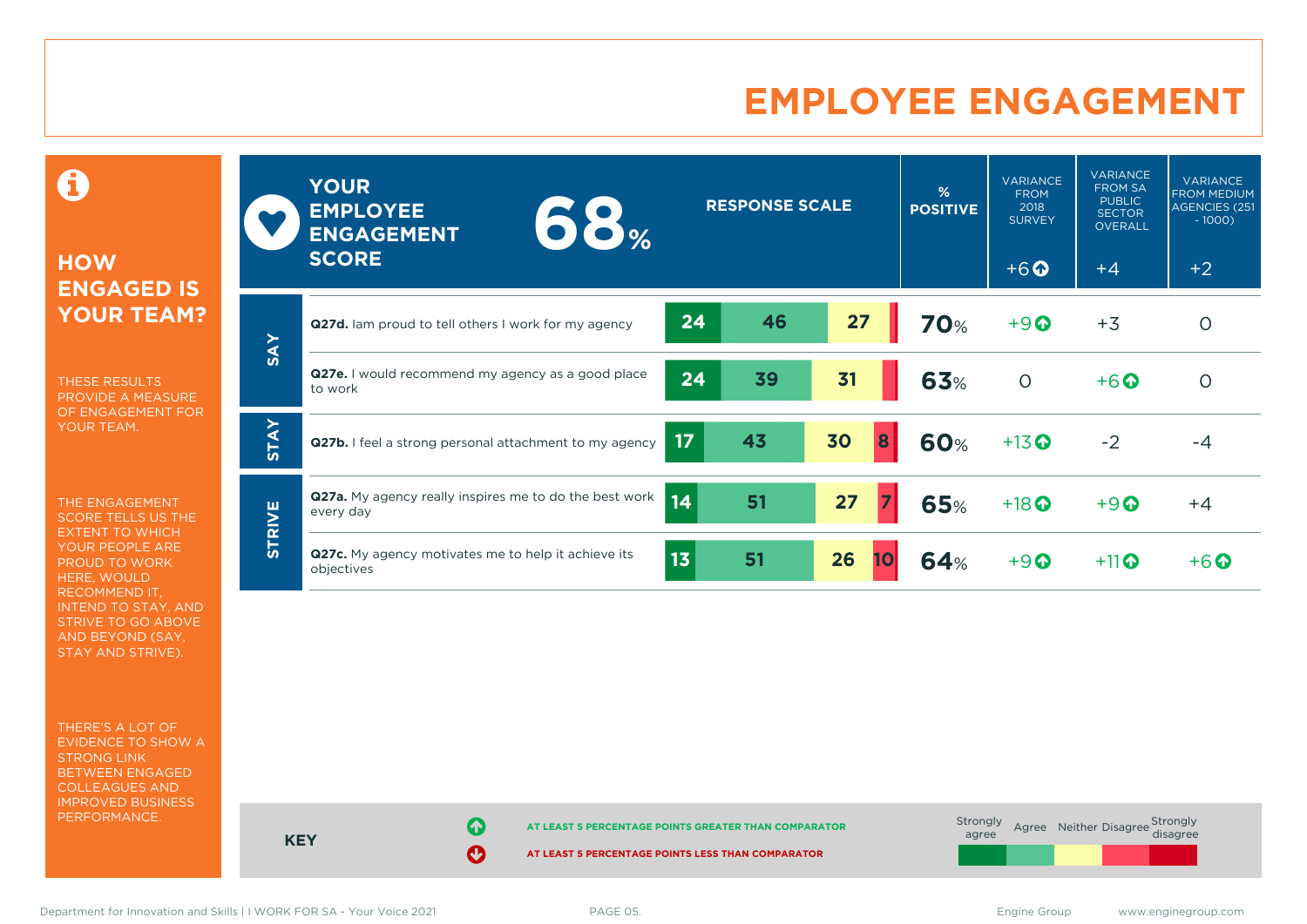# **KEY QUESTIONS TO FOCUS ON**

|                                                                                                                                                                                                                                     | AT LEAST 5 PERCENTAGE POINTS LESS<br>AT LEAST 5 PERCENTAGE POINTS<br>4<br><b>THAN COMPARATOR</b><br><b>GREATER THAN COMPARATOR</b>    | %<br><b>POSITIVE</b> | <b>VARIANCE</b><br><b>FROM</b><br>2018<br><b>SURVEY</b> | <b>VARIANCE FROM</b><br><b>SA PUBLIC</b><br><b>SECTOR OVERALL</b> | <b>VARIANCE FROM</b><br><b>MEDIUM</b><br>AGENCIES (251 -<br>1000) |
|-------------------------------------------------------------------------------------------------------------------------------------------------------------------------------------------------------------------------------------|---------------------------------------------------------------------------------------------------------------------------------------|----------------------|---------------------------------------------------------|-------------------------------------------------------------------|-------------------------------------------------------------------|
| <b>WHAT TO</b><br><b>FOCUS ON?</b>                                                                                                                                                                                                  | <b>Q17b.</b> I think my agency cares about my health<br>and wellbeing                                                                 | 74%                  | $+16$ <sup><math>\odot</math></sup>                     | $+20$                                                             | $+8$                                                              |
| THESE QUESTIONS HAVE<br><b>BEEN IDENTIFIED THROUGH</b><br>STATISTICAL ANALYSIS AS<br><b>HAVING THE STRONGEST</b><br><b>INFLUENCE ON YOUR</b><br><b>EMPLOYEE ENGAGEMENT</b><br>SCORE.                                                | Q11c. I believe strongly in the purpose and<br>objectives of my agency                                                                | 83%                  | $+80$                                                   | $+2$                                                              |                                                                   |
| <b>IF YOU FOCUS ON</b><br><b>IMPROVING THE LOWER</b><br><b>SCORING QUESTIONS AND</b><br><b>MAINTAINING THE HIGHER</b><br><b>SCORING QUESTIONS, IT</b><br>WILL HAVE THE BIGGEST<br><b>IMPACT ON YOUR</b><br><b>ENGAGEMENT SCORE.</b> | Q15a. I believe senior managers provide clear<br>direction for the future of the agency                                               | 62%                  | $+20$                                                   | $+15$ <sup><math>\odot</math></sup>                               | $+10\Omega$                                                       |
| SEE APPENDIX A -<br>METHODOLOGY FOR MORE<br><b>INFORMATION ON HOW</b><br>THIS STATISTICAL<br>ANALYSIS WAS DONE.                                                                                                                     | <b>Q20b.</b> In my workgroup our everyday actions<br>are guided by the Public Sector Values                                           | 79%                  |                                                         | $+14$ $\odot$                                                     | $+7$ Q                                                            |
| <b>DEVELOP ACTIONS AND</b><br><b>ACTIVITIES TO ADDRESS</b><br>THESE QUESTIONS TO<br><b>IMPROVE THE EXPERIENCE</b><br><b>EMPLOYEES HAVE AT</b><br><b>WORK AND DRIVE HIGHER</b><br>PERFORMANCE.                                       | Q16c. When things go wrong, my agency uses<br>this as an opportunity to review, learn, and<br>improve the management of similar risks | 54%                  | $+8$                                                    | $-2$                                                              |                                                                   |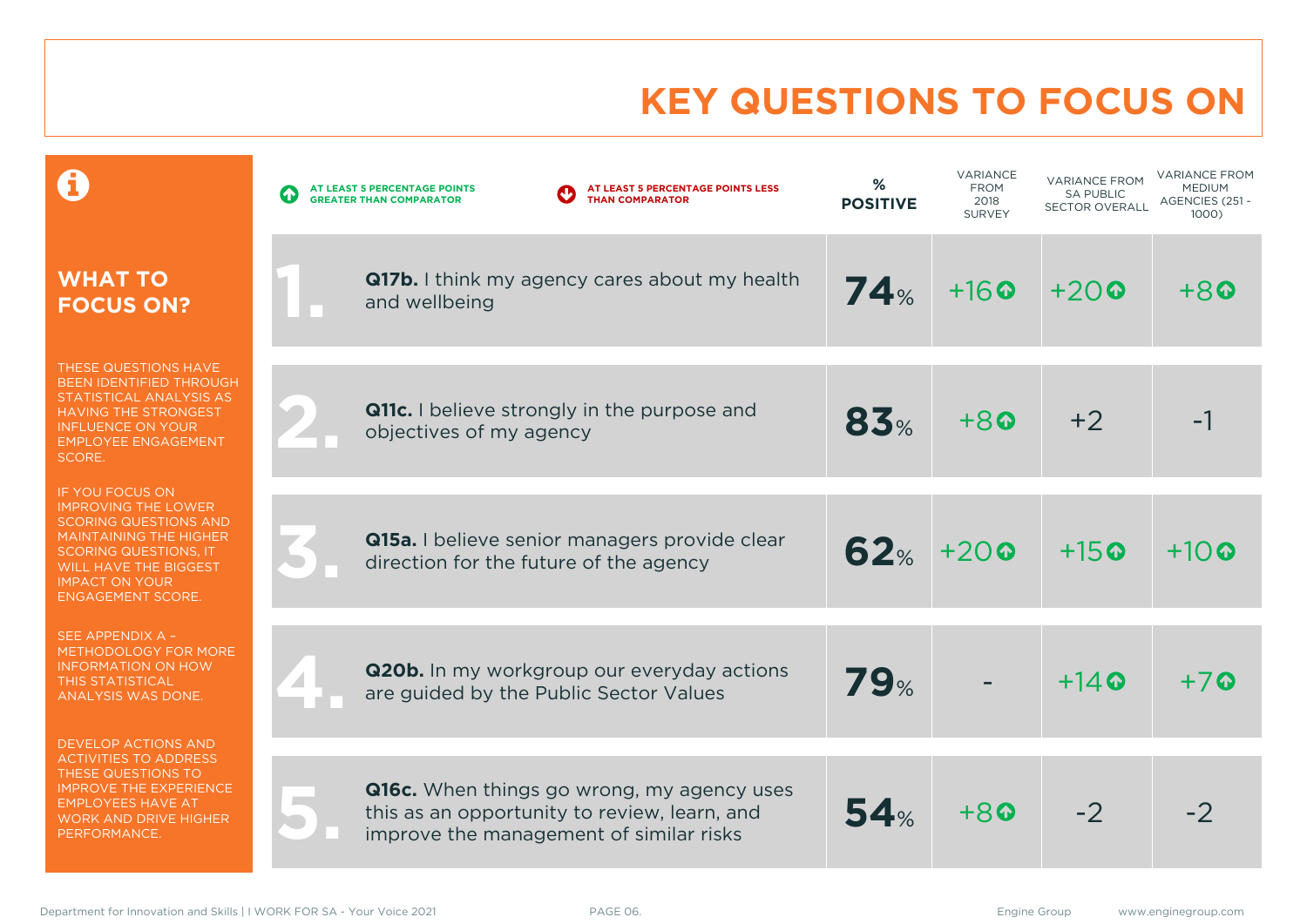# **ENABLING HIGH PERFORMANCE**

 $\mathbf \Theta$ 

### **EXPLORE THE QUESTIONS MAKING UP EACH INDEX**

THE HIGH PERFORMANCE INDEX MEASURES THE EXTENT TO WHICH MANAGERS ENABLE HIGH PERFORMANCE WITHIN TEAMS THROUGH IDEAS GENERATION, RECOGNITION, **PERFORMANCE** MANAGEMENT, FEEDBACK AND BEHAVIOURS.

THE WAY MANAGERS INTERACT WITH TEAM MEMBERS HAS A BIG IMPACT ON INDIVIDUAL AND TEAM PERFORMANCE.

WHAT IS WORKING WELL?

WHAT AREAS DO YOU NEED TO FOCUS ON?

| <b>ENABLING HIGH<br/>PERFORMANCE</b><br><b>76%</b>                                                                           |                 | <b>RESPONSE SCALE</b> |    | %<br><b>POSITIVE</b> | <b>VARIANCE</b><br><b>FROM</b><br>2018<br><b>SURVEY</b> | <b>VARIANCE</b><br><b>FROM SA</b><br><b>PUBLIC</b><br><b>SECTOR</b><br>OVERALL | <b>VARIANCE</b><br><b>FROM MEDIUM</b><br><b>AGENCIES (251</b><br>$-1000$ ) |
|------------------------------------------------------------------------------------------------------------------------------|-----------------|-----------------------|----|----------------------|---------------------------------------------------------|--------------------------------------------------------------------------------|----------------------------------------------------------------------------|
|                                                                                                                              |                 |                       |    |                      | $+7$                                                    | $+8$ <sup><math>\odot</math></sup>                                             | $+4$                                                                       |
| Q13a. My manager encourages us to come up with new or<br>better ways of doing things                                         | 35              | 44                    | 15 | <b>79%</b>           | $+3$                                                    | $+11$ $\odot$                                                                  | $+5$ <sup>O</sup>                                                          |
| Q13b. My manager listens to what I have to say                                                                               | 44              | 42                    | 9  | 86%                  | $+8$ $\odot$                                            | $+12$ $\odot$                                                                  | $+5$ $\odot$                                                               |
| Q13c. My manager treats me with respect                                                                                      | 51              | 36                    | 10 | 88%                  | $+3$                                                    | $+8$                                                                           | $+3$                                                                       |
| Q13d. My manager gives me responsibility and holds me<br>to account for what I deliver                                       | 45              | 42                    | 11 | 87%                  | $+5$ $\odot$                                            | $+6\Omega$                                                                     | $+1$                                                                       |
| Q13e. I have confidence in the decisions my manager<br>makes                                                                 | 41              | 40                    | 15 | <b>81%</b>           | $+8$ <sup><math>\odot</math></sup>                      | $+13$ <sup>O</sup>                                                             | $+6$ <sup><math>\odot</math></sup>                                         |
| Q13f. My manager recognises and acknowledges when I<br>have done my job well                                                 | 41              | 42                    | 11 | 83%                  | $+6$ $\odot$                                            | $+14$ $\odot$                                                                  | $+6$ $\odot$                                                               |
| Q14b. In the last 12 months I received useful feedback on<br>my work to enable me to deliver required results                | 24              | 50                    | 17 | <b>75%</b>           | $+7$                                                    | $+10$ $\odot$                                                                  | $+4$                                                                       |
| Q14c. My performance is assessed against clear criteria                                                                      | 17 <sup>2</sup> | 30<br>44              | 9  | <b>60%</b>           | $+14$ $\odot$                                           | $+3$                                                                           | $-2$                                                                       |
| Q14d. Learning and development activities I have<br>completed in the past 12 months have helped to improve<br>my performance | 18<br>37        | 35                    |    | <b>55%</b>           | $+6$ $\odot$                                            | $\circ$                                                                        | $+6\,\Omega$                                                               |

**KEY**

**AT LEAST 5 PERCENTAGE POINTS GREATER THAN COMPARATOR** 

| Strongly<br>agree |  | Agree Neither Disagree Strongly<br>disagree |
|-------------------|--|---------------------------------------------|
|                   |  |                                             |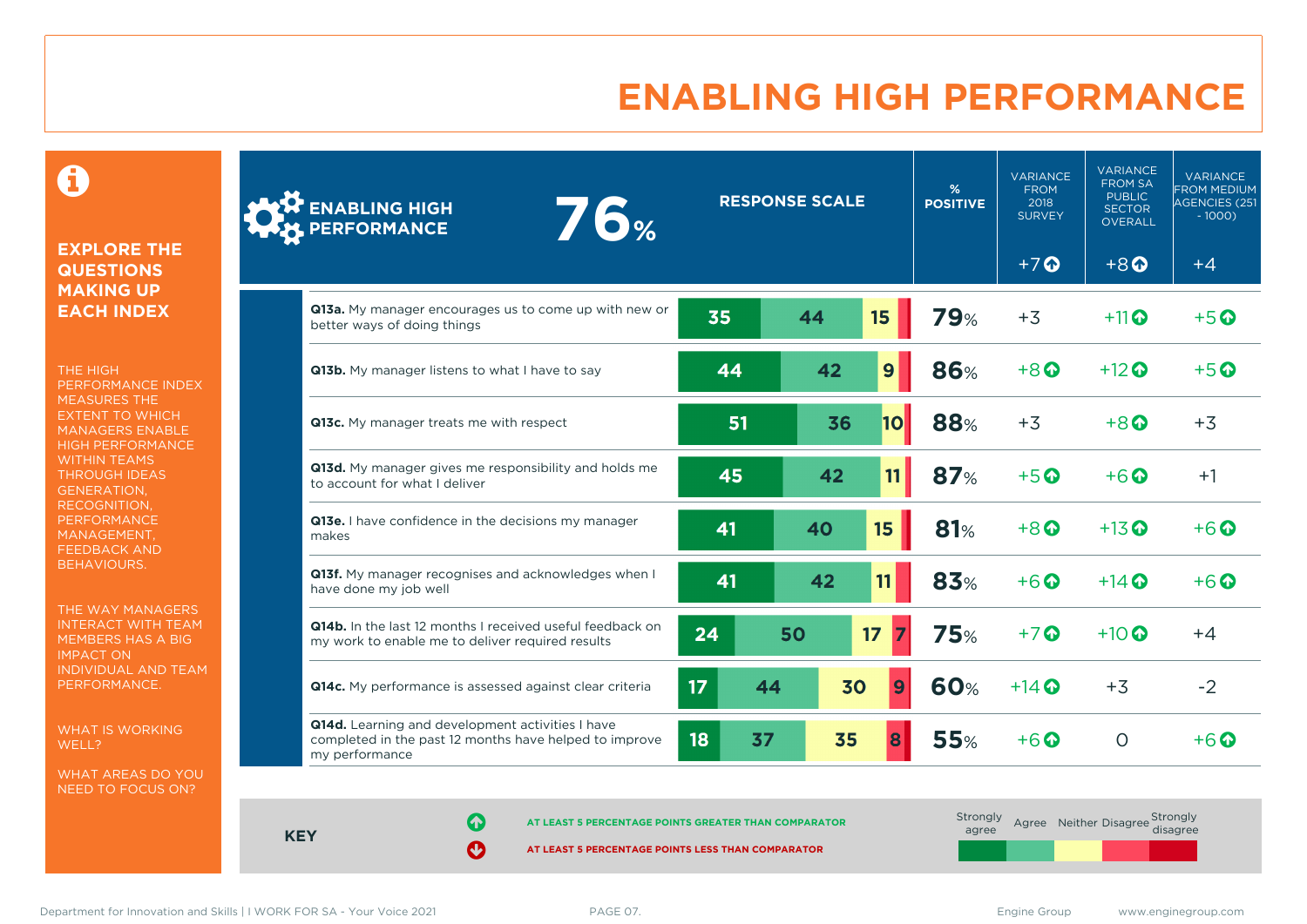# **ENABLING HIGH PERFORMANCE**

0

### **EXPLORE THE QUESTIONS MAKING UP EACH INDEX**

THE HIGH PERFORMANCE INDEX MEASURES THE EXTENT TO WHICH MANAGERS ENABLE HIGH PERFORMANCE WITHIN TEAMS THROUGH IDEAS GENERATION, RECOGNITION, PERFORMANCE MANAGEMENT, FEEDBACK AND BEHAVIOURS.

THE WAY MANAGERS INTERACT WITH TEAM MEMBERS HAS A BIG IMPACT ON INDIVIDUAL AND TEAM PERFORMANCE.

WHAT IS WORKING WELL?

WHAT AREAS DO YOU NEED TO FOCUS ON?

| <b>ANY ENABLING HIGH</b><br><b>76%</b>                                                                                                       |    |    | <b>RESPONSE SCALE</b> |    |    | %<br><b>POSITIVE</b> | <b>VARIANCE</b><br><b>FROM</b><br>2018<br><b>SURVEY</b> | <b>VARIANCE</b><br><b>FROM SA</b><br><b>PUBLIC</b><br><b>SECTOR</b><br><b>OVERALL</b> | <b>VARIANCE</b><br><b>FROM MEDIUM</b><br>AGENCIES (251<br>$-1000$ |
|----------------------------------------------------------------------------------------------------------------------------------------------|----|----|-----------------------|----|----|----------------------|---------------------------------------------------------|---------------------------------------------------------------------------------------|-------------------------------------------------------------------|
|                                                                                                                                              |    |    |                       |    |    |                      | $+7$ $\Omega$                                           | $+8$ <sup><math>\Omega</math></sup>                                                   | $+4$                                                              |
| Q14e. My manager openly demonstrates commitment to<br>enhancing performance                                                                  |    | 30 | 42                    |    | 22 | 72%                  | $+5$ <sup><math>\odot</math></sup>                      | $+8$ <sup><math>\odot</math></sup>                                                    | $+5$ <sup>O</sup>                                                 |
| <b>Q14f.</b> My overall experience of performance and<br>development conversations in my agency have been<br>useful for my growth            | 22 |    | 37                    | 24 | 15 | <b>58%</b>           | $+11$                                                   | $+5$ <sup>O</sup>                                                                     | $+5$ <sup>O</sup>                                                 |
| Q19b. How often do you feel that your manager acts in<br>accordance with the South Australia Public Sector Values in their<br>everyday work? |    | 53 |                       | 36 | 9  | 89%                  | $+5$ <sup><math>\odot</math></sup>                      | $+11$                                                                                 | $+4$                                                              |



**KEY**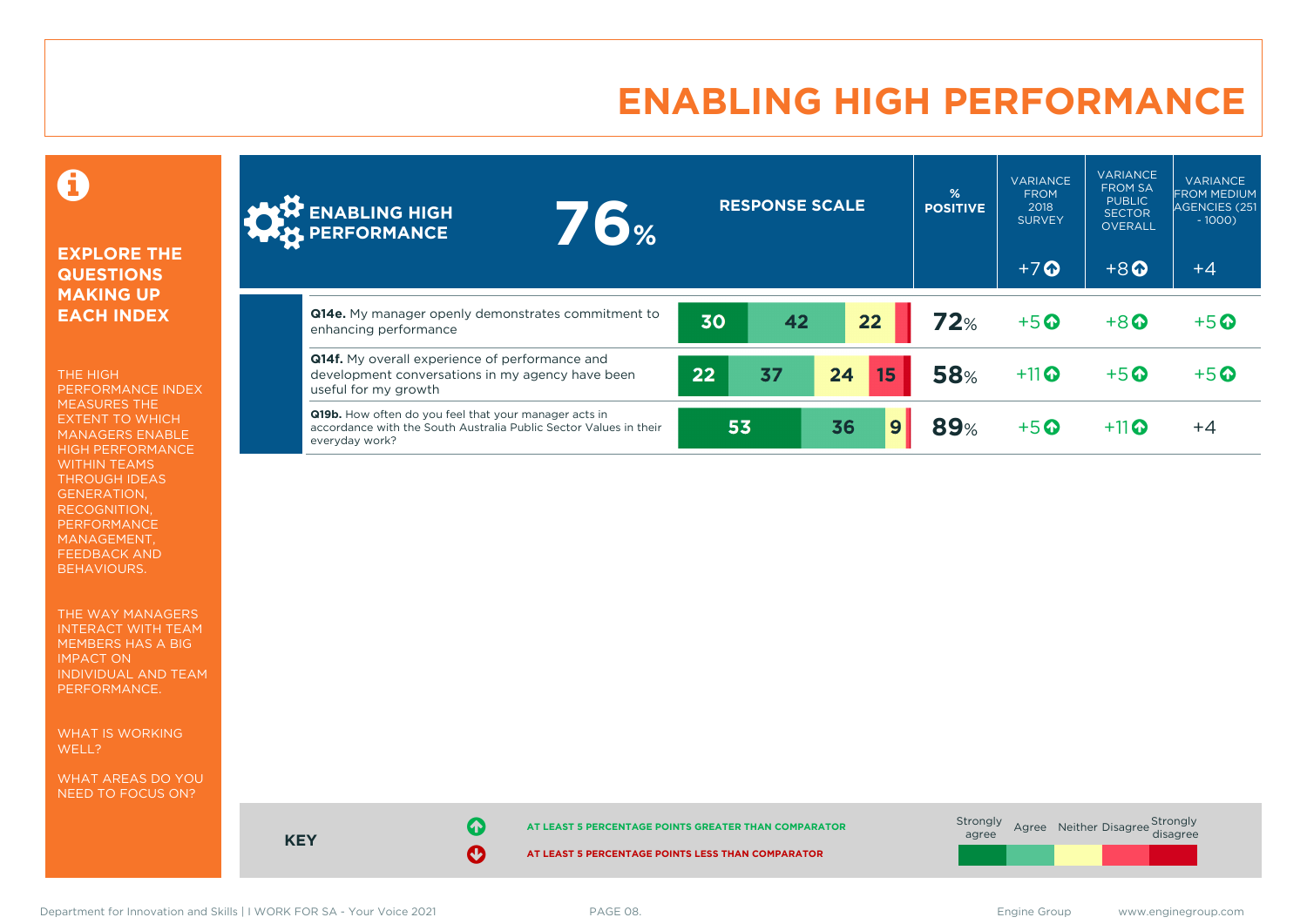### **LEADERSHIP**

0

### **EXPLORE THE QUESTIONS MAKING UP EACH INDEX**

THE LEADERSHIP INDEX MEASURES PERCEPTIONS OF HOW EFFECTIVELY SENIOR LEADERS (IE. EXECUTIVES AND **EXECUTIVE** DIRECTORS) COMMUNICATE THEIR VISION FOR THE AGENCY, ENABLE ADVANCEMENT AND AND INSPIRE THEIR PEOPLE THROUGH THEIR ACTIONS AND BEHAVIOURS.

LOOK AT HOW YOUR POSITIVE SCORE COMPARES TO THE AVAILABLE COMPARISONS.

| 62%<br><b>EADERSHIP</b>                                                                                                                                          |    | <b>RESPONSE SCALE</b> |    |    | %<br><b>POSITIVE</b> | <b>VARIANCE</b><br><b>FROM</b><br>2018<br><b>SURVEY</b> | <b>VARIANCE</b><br><b>FROM SA</b><br><b>PUBLIC</b><br><b>SECTOR</b><br><b>OVERALL</b> | VARIANCE<br><b>FROM MEDIUM</b><br><b>AGENCIES (251</b><br>$-1000$ ) |
|------------------------------------------------------------------------------------------------------------------------------------------------------------------|----|-----------------------|----|----|----------------------|---------------------------------------------------------|---------------------------------------------------------------------------------------|---------------------------------------------------------------------|
|                                                                                                                                                                  |    |                       |    |    |                      | $+11$ <sup>O</sup>                                      | $+10$                                                                                 | $+5$ <sup>O</sup>                                                   |
| Q15a. I believe senior managers provide clear direction<br>for the future of the agency                                                                          | 13 | 49                    | 25 | 10 | <b>62%</b>           | $+20$ $\odot$                                           | $+15$ <sup>O</sup>                                                                    | $+10$ <sup>O</sup>                                                  |
| Q15b. I feel that senior managers effectively lead and<br>manage change                                                                                          | 11 | 42                    | 28 | 14 | 53%                  | $+16$ <sup><math>\odot</math></sup>                     | $+9$ $\odot$                                                                          | $+4$                                                                |
| Q15c. I feel that senior managers model the behaviours<br>expected of employees                                                                                  | 13 | 51                    | 20 | 14 | 64%                  | $+17$ $\odot$                                           | $+14$ $\odot$                                                                         | $+8$ $\odot$                                                        |
| <b>Q15e.</b> Senior managers in my agency are genuinely<br>supportive of career advancement of women                                                             | 24 | 40                    | 31 |    | 63%                  | $+10$ <sup>O</sup>                                      | $+6$ $\odot$                                                                          | $+3$                                                                |
| Q15f. Senior managers promote collaboration between<br>my agency and other agencies or organisations we work<br>with                                             | 16 | 51                    | 25 |    | <b>67%</b>           | $+8$                                                    | $+17$ $\odot$                                                                         | $+6$ $\odot$                                                        |
| Q15g. I feel that senior managers keep employees<br>informed about what's going on                                                                               | 10 | 42                    | 27 | 16 | 52%                  | $+8$ <sup><math>\odot</math></sup>                      | $+7$ $\odot$                                                                          | $+4$                                                                |
| Q16b. My agency focuses on improving the work we do                                                                                                              | 16 | 58                    |    | 20 | 73%                  | $+6$ $\odot$                                            | $+9$ $\odot$                                                                          | $+5$ $\odot$                                                        |
| Q16f. In my agency, recruitment and promotion decisions<br>are fair                                                                                              | 12 | 35                    | 35 | 14 | 47%                  | $+9$ $\odot$                                            | $+2$                                                                                  | -4                                                                  |
| Q19c. How often do you feel that the senior leaders in your<br>agency act in accordance with the South Australia Public Sector<br>Values in their everyday work? | 31 | 45                    |    | 19 | <b>76%</b>           | $+5$ $\odot$                                            | $+12$ $\odot$                                                                         | $+4$                                                                |

**KEY**

**AT LEAST 5 PERCENTAGE POINTS GREATER THAN COMPARATOR** 

**AT LEAST 5 PERCENTAGE POINTS LESS THAN COMPARATOR** 

**Strongly** agree Agree Neither Disagree Strongly<br>disagree

Department for Innovation and Skills | I WORK FOR SA - Your Voice 2021 PAGE 09. PAGE 09. Engine Group www.enginegroup.com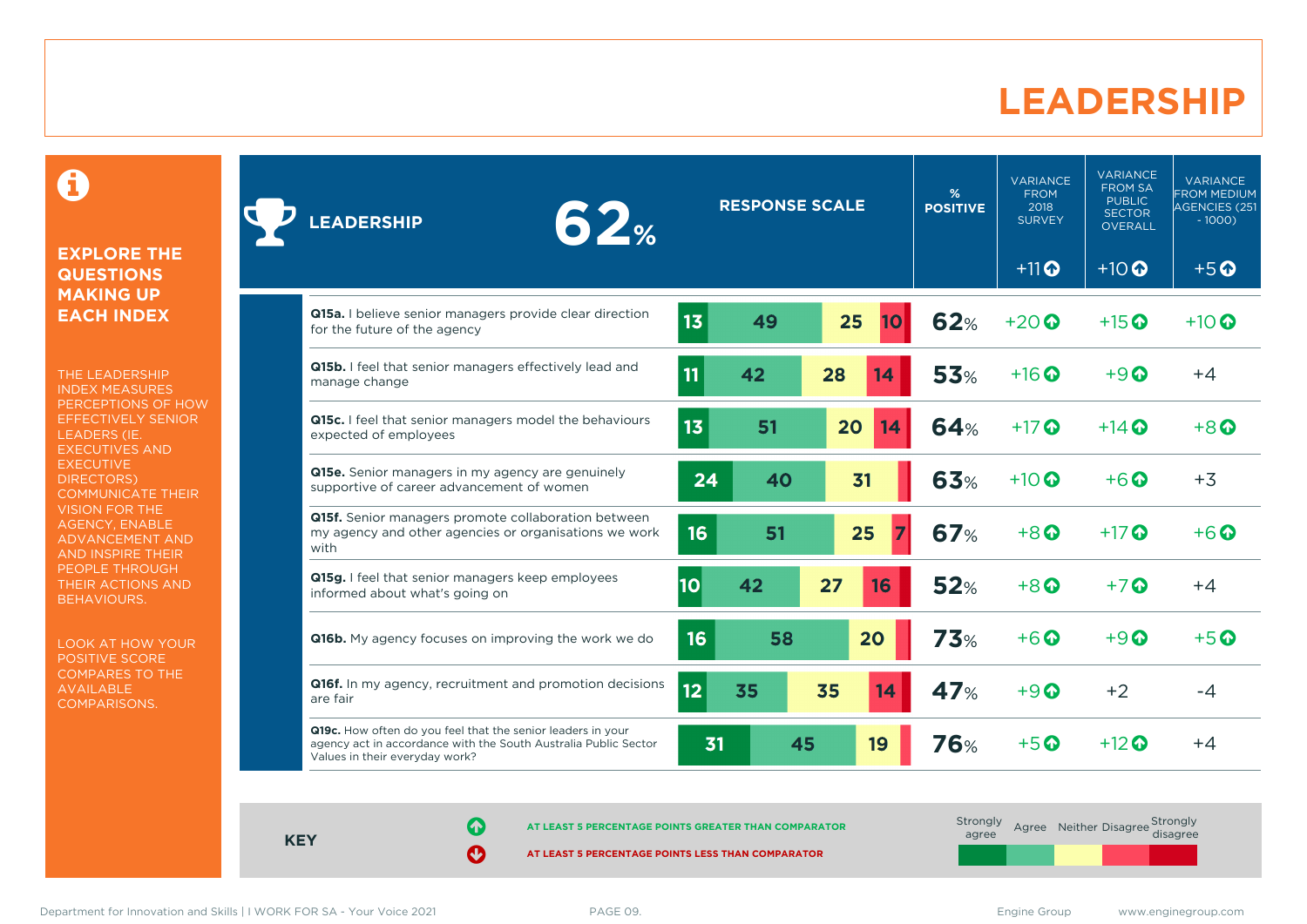# **VALUES**

0

### **EXPLORE THE QUESTIONS MAKING UP EACH INDEX**

THE VALUES INDEX MEASURES THE EXTENT TO WHICH WE DEMONSTRATE THE SOUTH AUSTRALIAN PUBLIC SECTOR VALUES IN OUR DAY-TO-DAY WORK AND **WHEN** COLLABORATING WITH OTHERS.

THE SA PUBLIC SECTOR VALUES HAVE BEEN DEVELOPED TO MAKE IT EASIER FOR THE SECTOR TO WORK TOGETHER BY SETTING A CONSISTENT SET OF BEHAVIOURS AND PRACTICES FOR ALL EMPLOYEES.

| 82%<br><b>VALUES</b>                                                                                                                                  |          | <b>RESPONSE SCALE</b> |         | %<br><b>POSITIVE</b> | <b>VARIANCE</b><br><b>FROM</b><br>2018<br><b>SURVEY</b> | <b>VARIANCE</b><br><b>FROM SA</b><br><b>PUBLIC</b><br><b>SECTOR</b><br><b>OVERALL</b> | <b>VARIANCE</b><br><b>FROM MEDIUM</b><br>AGENCIES (251<br>$-1000$ |
|-------------------------------------------------------------------------------------------------------------------------------------------------------|----------|-----------------------|---------|----------------------|---------------------------------------------------------|---------------------------------------------------------------------------------------|-------------------------------------------------------------------|
|                                                                                                                                                       |          |                       |         |                      | $+2$                                                    | $+7$ $\Omega$                                                                         | $+2$                                                              |
| <b>Q12a.</b> People in my workgroup treat each other with<br>respect                                                                                  | 36       | 48                    | 9       | 84%                  | $+3$                                                    | $+10$ $\odot$                                                                         | $+3$                                                              |
| Q12b. The people in my workgroup behave in an<br>accepting manner towards people from diverse<br>backgrounds                                          | 44       | 46                    |         | <b>90%</b>           | $-3$                                                    | $+6$ $\odot$                                                                          | $+3$                                                              |
| Q12c. People in my workgroup are honest, open and<br>transparent in their dealings with each other                                                    | 28       | 49                    | 14<br>8 | 77%                  | $+6$ <sup>O</sup>                                       | $+13$ <sup>O</sup>                                                                    | $+5$ $\odot$                                                      |
| Q12e. People in my workgroup are committed to<br>workplace safety                                                                                     | 38       | 54                    |         | 93%                  | $+7$ <sup>O</sup>                                       | $+9$ $\odot$                                                                          | $+5$ $\odot$                                                      |
| Q12f. People in my workgroup work effectively with other<br>workgroups in my agency to deliver services to our<br>customers                           | 29       | 52                    | 14      | 81%                  | $\Omega$                                                | $+4$                                                                                  | $\circ$                                                           |
| Q16a. In my workplace, people take responsibility for<br>their decisions and actions                                                                  | 10<br>53 | 24                    | 12      | 63%                  | $+1$                                                    | $+2$                                                                                  | $-3$                                                              |
| Q19a. How often do you feel that your agency colleagues act in<br>accordance with the South Australia Public Sector Values in their<br>everyday work? | 28       | 58                    | 14      | <b>85%</b>           | $-1$                                                    | $+7$ $\odot$                                                                          | $+1$                                                              |



Department for Innovation and Skills | I WORK FOR SA - Your Voice 2021 PAGE 10. The Second Music Communication of the Second Music Communication of the Second Music Communication of the Second Music Communication of the Se

**KEY**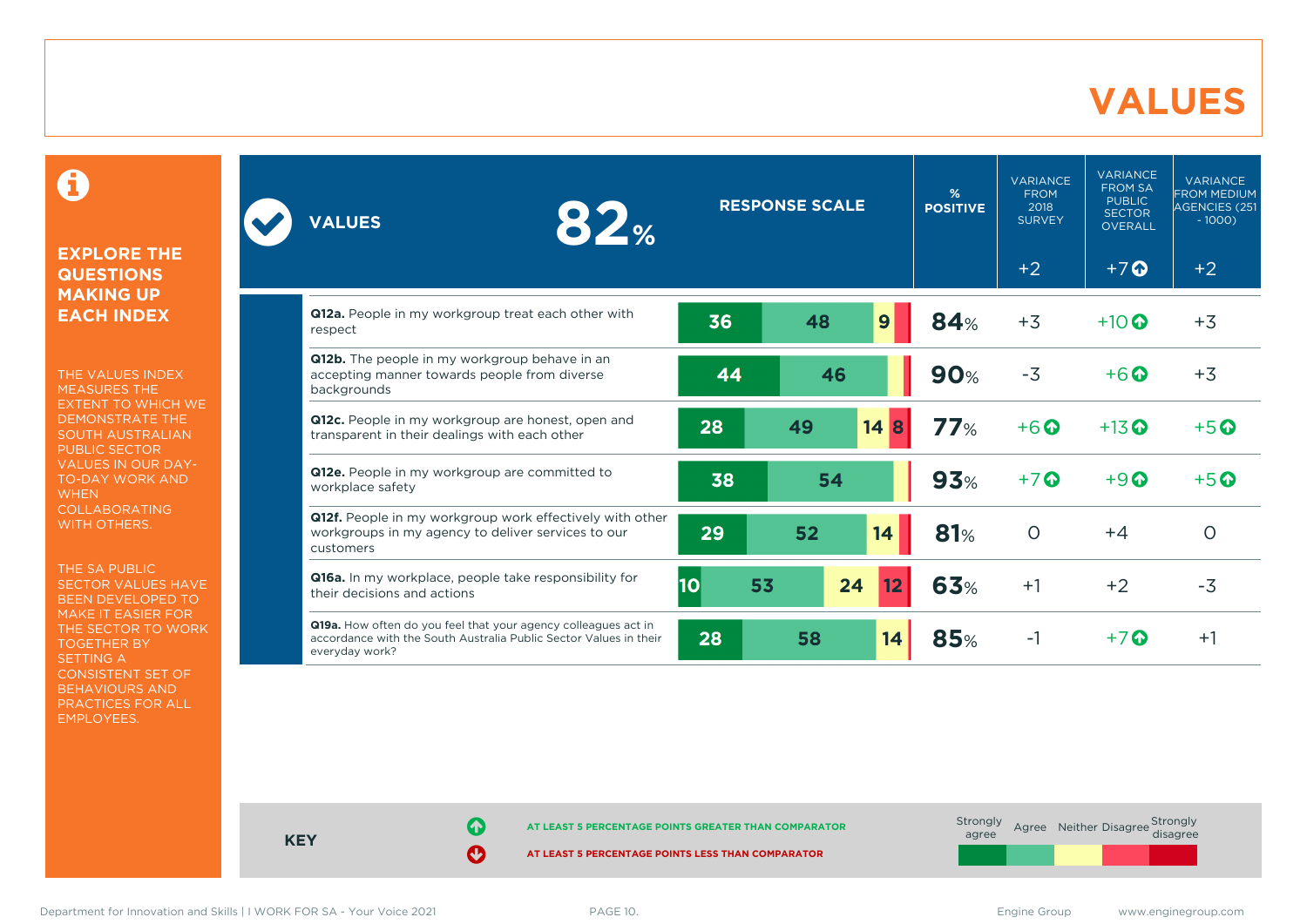# **EMPLOYEE-ORGANISATION ALIGNMENT**

0

### **EXPLORE THE QUESTIONS MAKING UP EACH INDEX**

 $\sum_{i=1}^{n}$ 

THE EMPLOYEE-**ORGANISATION** ALIGNMENT INDEX MEASURES THE EXTENT TO WHICH EMPLOYEES FEEL ALIGNED TO THE PURPOSE AND OBJECTIVES OF THEIR AGENCY AND EMPOWERED AND ENABLED TO DELIVER.

WHERE DO WE NEED TO IMPROVE?

WHAT DO WE NEED TO DO DIFFERENTLY?

| <b>EMPLOYEE-</b><br>75%<br><b>ORGANISATION</b><br><b>ALIGNMENT</b>                                                                     |                 | <b>RESPONSE SCALE</b> |    |                 | %<br><b>POSITIVE</b> | <b>VARIANCE</b><br><b>FROM</b><br>2018<br><b>SURVEY</b> | <b>VARIANCE</b><br><b>FROM SA</b><br><b>PUBLIC</b><br><b>SECTOR</b><br><b>OVERALL</b> | <b>VARIANCE</b><br><b>FROM MEDIUM</b><br>AGENCIES (251<br>$-1000$ |
|----------------------------------------------------------------------------------------------------------------------------------------|-----------------|-----------------------|----|-----------------|----------------------|---------------------------------------------------------|---------------------------------------------------------------------------------------|-------------------------------------------------------------------|
|                                                                                                                                        |                 |                       |    |                 |                      | $+6$ $\odot$                                            | $+2$                                                                                  | $\circ$                                                           |
| Q11a. My job makes good use of my skills and abilities                                                                                 | 22              | 56                    |    | 11<br>9         | 78%                  | $+5$ <sup>O</sup>                                       | $-1$                                                                                  | $-3$                                                              |
| Q11b. I understand what is expected of me to do well in<br>my role                                                                     | 30              |                       | 58 | 9               | 88%                  | $+6$ <sup>O</sup>                                       | $\circ$                                                                               | $\circ$                                                           |
| <b>Q11c.</b> I believe strongly in the purpose and objectives of<br>my agency                                                          | 34              |                       | 49 | 16              | 83%                  | $+8$ <sup><math>\odot</math></sup>                      | $+2$                                                                                  | $-1$                                                              |
| <b>Q11d.</b> I have the authority to do my job effectively (e.g.<br>the necessary delegation(s), autonomy, level of<br>responsibility) | 22              | 53                    |    | 16<br>9         | <b>74%</b>           | $+1$                                                    | $+1$                                                                                  | $-2$                                                              |
| Q11e. The work processes we have in place allow me to<br>be as productive as possible                                                  | 12 <sub>2</sub> | 43                    | 24 | 17              | <b>55%</b>           | $+10$ $\odot$                                           | $+4$                                                                                  | $\circ$                                                           |
| Q11g. I understand how my work contributes to my<br>agency's objectives                                                                | 35              |                       | 54 | $\vert 8 \vert$ | <b>90%</b>           | $+7$                                                    | $+4$                                                                                  | $\circ$                                                           |
| Q11h. I think it is safe to speak up and challenge the way<br>things are done in this agency                                           | 18              | 43                    | 21 | 15              | 61%                  | $+2$                                                    | $+13$ <sup>O</sup>                                                                    | $+7$                                                              |
| Q11i. I feel secure in my job                                                                                                          | 15              | 43                    | 21 | 15              | <b>58%</b>           | $+10$ $\odot$                                           | $-3$                                                                                  | -1                                                                |

**KEY**

**AT LEAST 5 PERCENTAGE POINTS GREATER THAN COMPARATOR** 

**AT LEAST 5 PERCENTAGE POINTS LESS THAN COMPARATOR** 

Department for Innovation and Skills | I WORK FOR SA - Your Voice 2021 PAGE 11. PAGE 11. Engine School and Skills | I WORK FOR SA - Your Voice 2021 PAGE 11.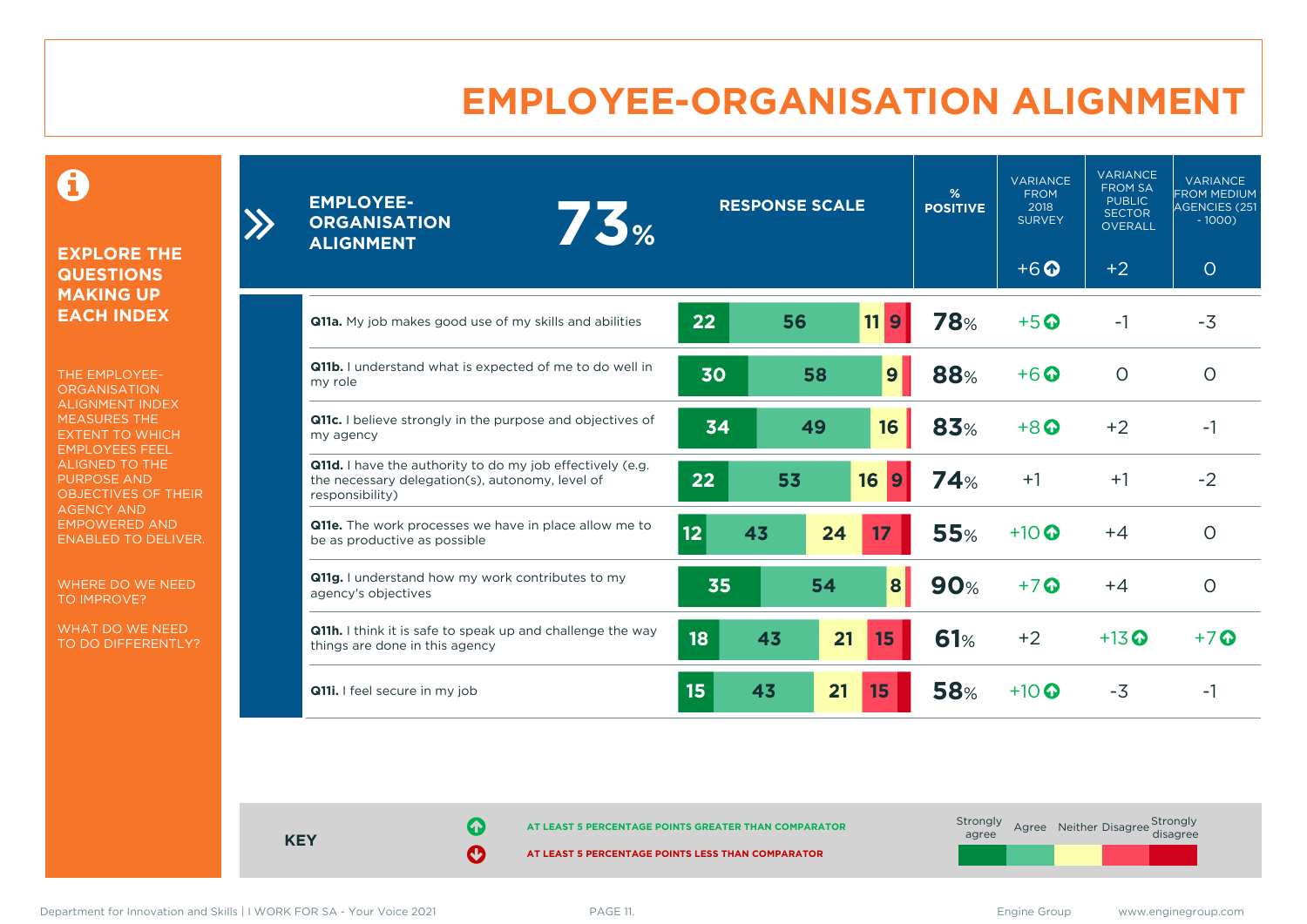# **CAREER AND WORKING CONDITIONS (EMPLOYER OF CHOICE)**

 $\mathbf \Omega$ 

### **EXPLORE THE QUESTIONS MAKING UP EACH INDEX**

THE CAREER AND **WORKING** CONDITIONS INDEX INDICATES HOW SATISFIED PEOPLE ARE WITH THE CAREER AND **WORKING** CONDITIONS OF THE SOUTH AUSTRALIAN PUBLIC SECTOR.

LOOK AT HOW YOUR POSITIVE SCORE COMPARES TO THE AVAILABLE COMPARISONS.

| œ | <b>CAREER AND WORKING</b><br>69 <sub>%</sub><br><b>CONDITIONS (EMPLOYER</b><br><b>OF CHOICE)</b>                                                                                      | <b>RESPONSE SCALE</b>       | %<br><b>POSITIVE</b> | <b>VARIANCE</b><br><b>FROM</b><br>2018<br><b>SURVEY</b><br>$+5$ <sup>O</sup> | <b>VARIANCE</b><br><b>FROM SA</b><br><b>PUBLIC</b><br><b>SECTOR</b><br><b>OVERALL</b><br>$+13$ <sup>O</sup> | <b>VARIANCE</b><br><b>FROM MEDIUM</b><br><b>AGENCIES (251</b><br>$-1000$<br>$+6$ <sup><math>\odot</math></sup> |
|---|---------------------------------------------------------------------------------------------------------------------------------------------------------------------------------------|-----------------------------|----------------------|------------------------------------------------------------------------------|-------------------------------------------------------------------------------------------------------------|----------------------------------------------------------------------------------------------------------------|
|   | <b>Q11j.</b> I am fairly remunerated (e.g. salary, superannuation)<br>for the work that I do                                                                                          | 18<br>50<br>18              | <b>68%</b>           | $+1$                                                                         | $+8$                                                                                                        | $+7$ $\odot$                                                                                                   |
|   | <b>Q11k.</b> I am satisfied with my non-monetary employment<br>conditions (e.g. leave, flexible work arrangements, other<br>benefits)                                                 | 49<br>36<br>10 <sub>l</sub> | 85%                  | $+1$                                                                         | $+17$ $\odot$                                                                                               | $+6$ $\odot$                                                                                                   |
|   | <b>Q11.</b> I am satisfied with the recognition I receive for doing<br>a good job                                                                                                     | 19<br>21<br>45              | 64%                  | $+7$ $\odot$                                                                 | $+13$ <sup>O</sup>                                                                                          | $+4$                                                                                                           |
|   | <b>Q11n.</b> I am satisfied with my ability to access and use flexible<br>working arrangements (flexible hours of work, patterns of work,<br>locations of work or other arrangements) | 11<br>40<br>46              | <b>86%</b>           | $+4$                                                                         | $+24$ $\odot$                                                                                               | $+7$ $\odot$                                                                                                   |
|   | <b>Q14g.</b> I am satisfied with the opportunities available for<br>career development in my agency                                                                                   | 12<br>28<br>21<br>31<br>9   | 43%                  | $+8$ <sup><math>\Omega</math></sup>                                          | $-2$                                                                                                        | $+1$                                                                                                           |
|   | <b>Q16g.</b> My agency provides opportunities for job mobility<br>(e.g. secondment and/or temporary transfers)                                                                        | 16<br>23<br>53<br>8         | 68%                  | $+12$ $\odot$                                                                | $+16$ <sup>O</sup>                                                                                          | $+12$ $\odot$                                                                                                  |



Department for Innovation and Skills | I WORK FOR SA - Your Voice 2021 PAGE 12. The School Communication of the School Communication of the School Communication of the School Communication of the School Communication of th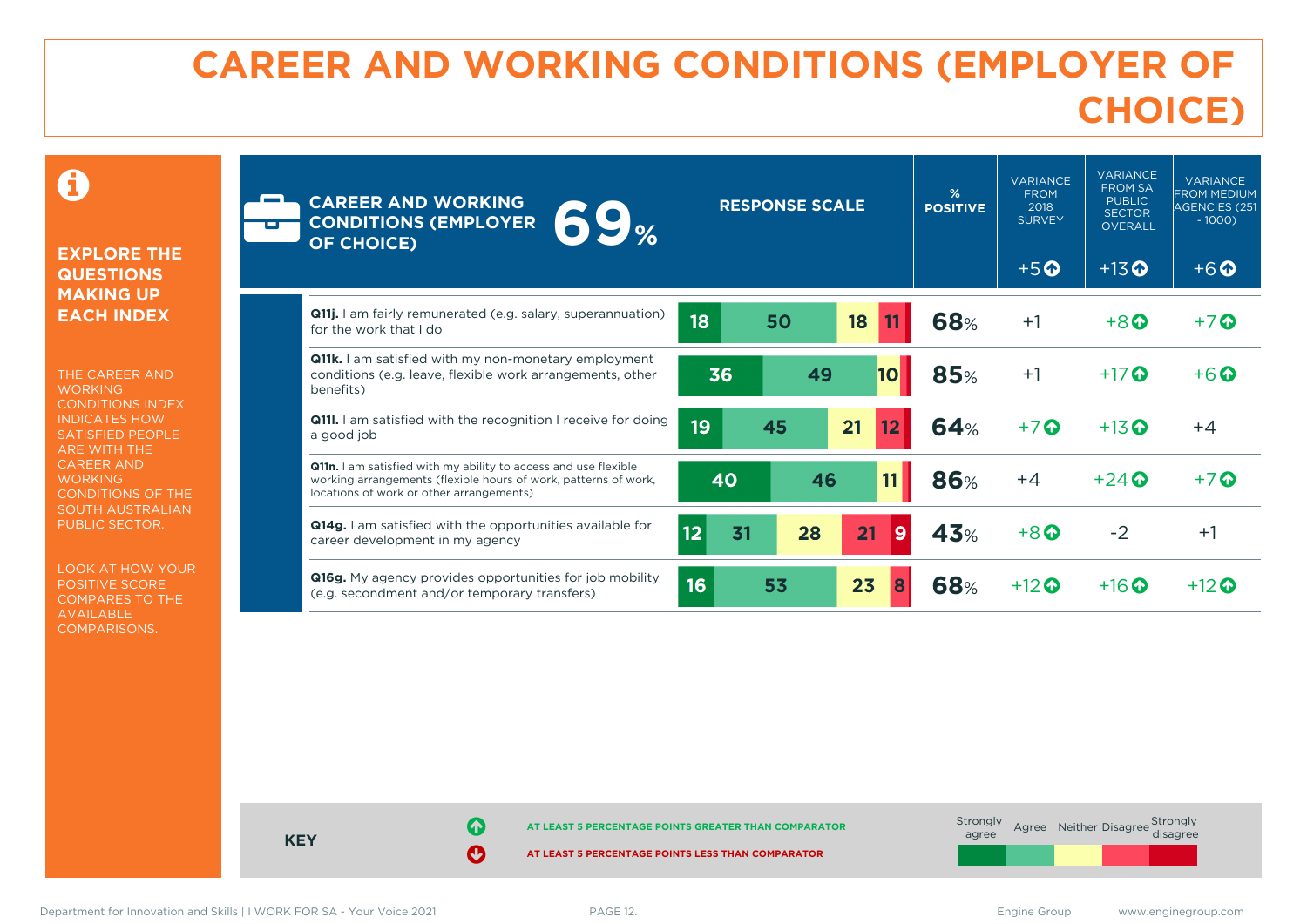# **EMPLOYEE WELLBEING**

0

### **EXPLORE THE QUESTIONS MAKING UP EACH INDEX**

THE WELLBEING SCORE MEASURES THE EXTENT TO WHICH EMPLOYEES FEEL SUPPORTED IN MAINTAINING THEIR HEALTH AND WELLBEING.

LOOK AT HOW YOUR POSITIVE SCORE COMPARES TO THE AVAILABLE COMPARISONS.

| $\frac{1}{2}$<br><b>EMPLOYEE WELLBEING</b>                                                             |    | <b>RESPONSE SCALE</b> |                       | %<br><b>POSITIVE</b> | <b>VARIANCE</b><br><b>FROM</b><br>2018<br><b>SURVEY</b> | <b>VARIANCE</b><br><b>FROM SA</b><br><b>PUBLIC</b><br><b>SECTOR</b><br><b>OVERALL</b> | <b>VARIANCE</b><br><b>FROM MEDIUM</b><br>AGENCIES (251<br>$-1000$ |
|--------------------------------------------------------------------------------------------------------|----|-----------------------|-----------------------|----------------------|---------------------------------------------------------|---------------------------------------------------------------------------------------|-------------------------------------------------------------------|
|                                                                                                        |    |                       |                       |                      | $+9$ <sup><math>\odot</math></sup>                      | $+16$ <sup>O</sup>                                                                    | $+7$ <sup>O</sup>                                                 |
| <b>Q11f.</b> I am provided with the tools and equipment to do<br>my job safely                         | 36 |                       | 56                    | 93%                  | $+6$ $\odot$                                            | $+18$ <sup>O</sup>                                                                    | $+9$                                                              |
| Q12d. My workgroup has the tools and resources to<br>perform well                                      | 17 | 52                    | 17 <sup>2</sup><br>12 | <b>69%</b>           | $+11$                                                   | $+9$                                                                                  | $+4$                                                              |
| Q17a. I am satisfied with the policies/practices in place to<br>help me manage my health and wellbeing | 20 | 60                    | 13                    | <b>80%</b>           | $+10$ $\odot$                                           | $+19$ <sup>O</sup>                                                                    | $+10$ $\odot$                                                     |
| Q17b. I think my agency cares about my health and<br>wellbeing                                         | 23 | 51                    | 16<br>8               | 74%                  | $+16$                                                   | $+20$                                                                                 | $+8$ <sup>O</sup>                                                 |
| Q17d. I am able to strike the right balance between my<br>work and home life                           | 19 | 53                    | 19<br>8               | 71%                  | $+5$ $\odot$                                            | $+16$ $\odot$                                                                         | $+6$ $\Omega$                                                     |



Department for Innovation and Skills | I WORK FOR SA - Your Voice 2021 PAGE 13. The School School and Skills | I WORK FOR SA - Your Voice 2021 PAGE 13.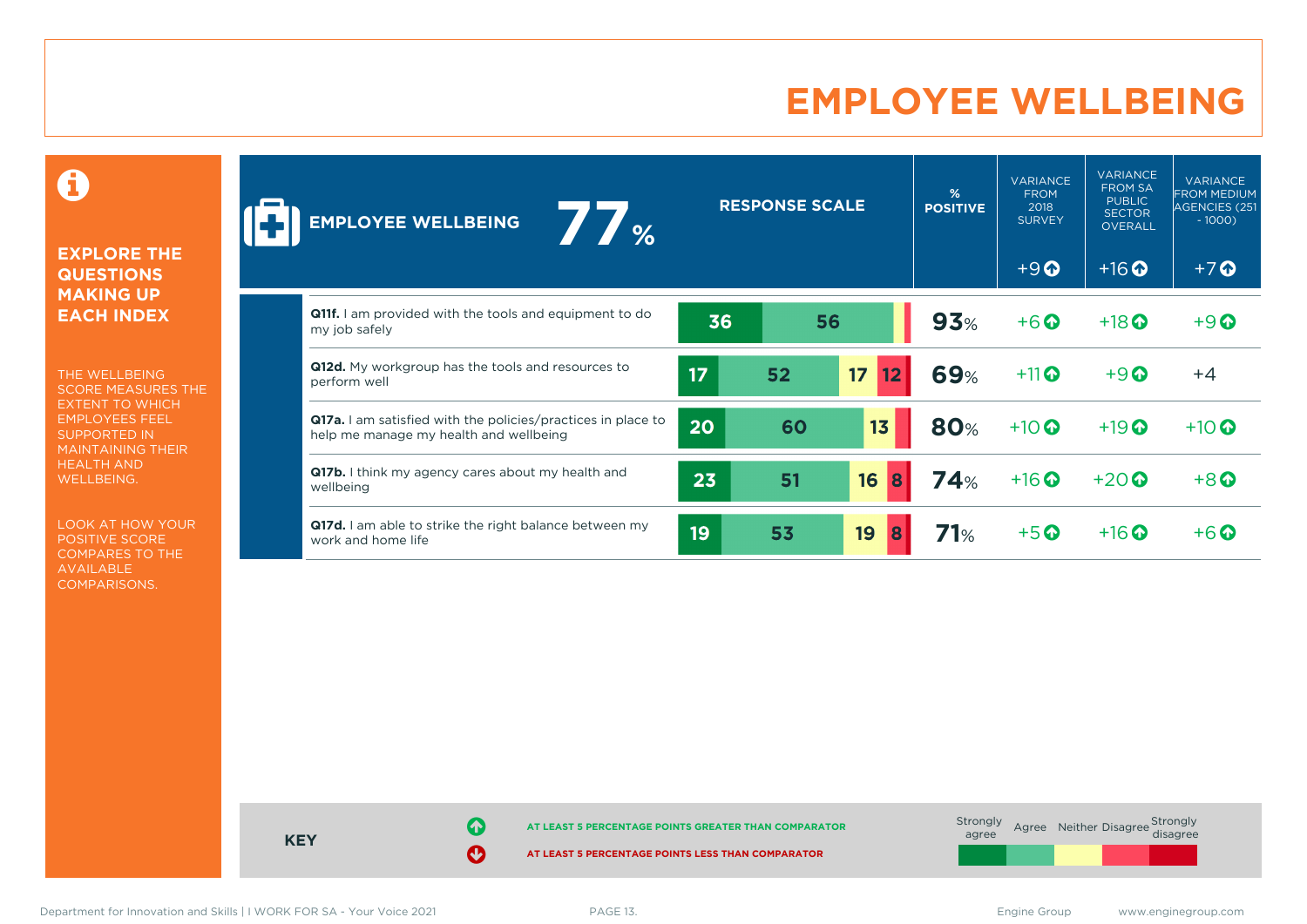# **OPEN COMMENTS**

### Ô

**WHAT ARE YOUR PEOPLE SAYING ABOUT THEIR WORKING EXPERIENCES?**

THE COMMENTS WERE GROUPED INTO THEMES.

THE BAR CHART SHOWS THE TOP 5 THEMES, TO GIVE YOU AN IDEA OF WHERE TO FOCUS.

REVIEW THESE COMMENT THEMES IN THE CONTEXT OF YOUR RESULTS - HOW DO THEY REINFORCE OR PROVIDE ADDITIONAL CONTEXT TO YOUR **RESULTS?** 

# **'What is the one thing the South Australian Public Sector is doing really well?'**

### **YOUR TOP 5 THEMES:**

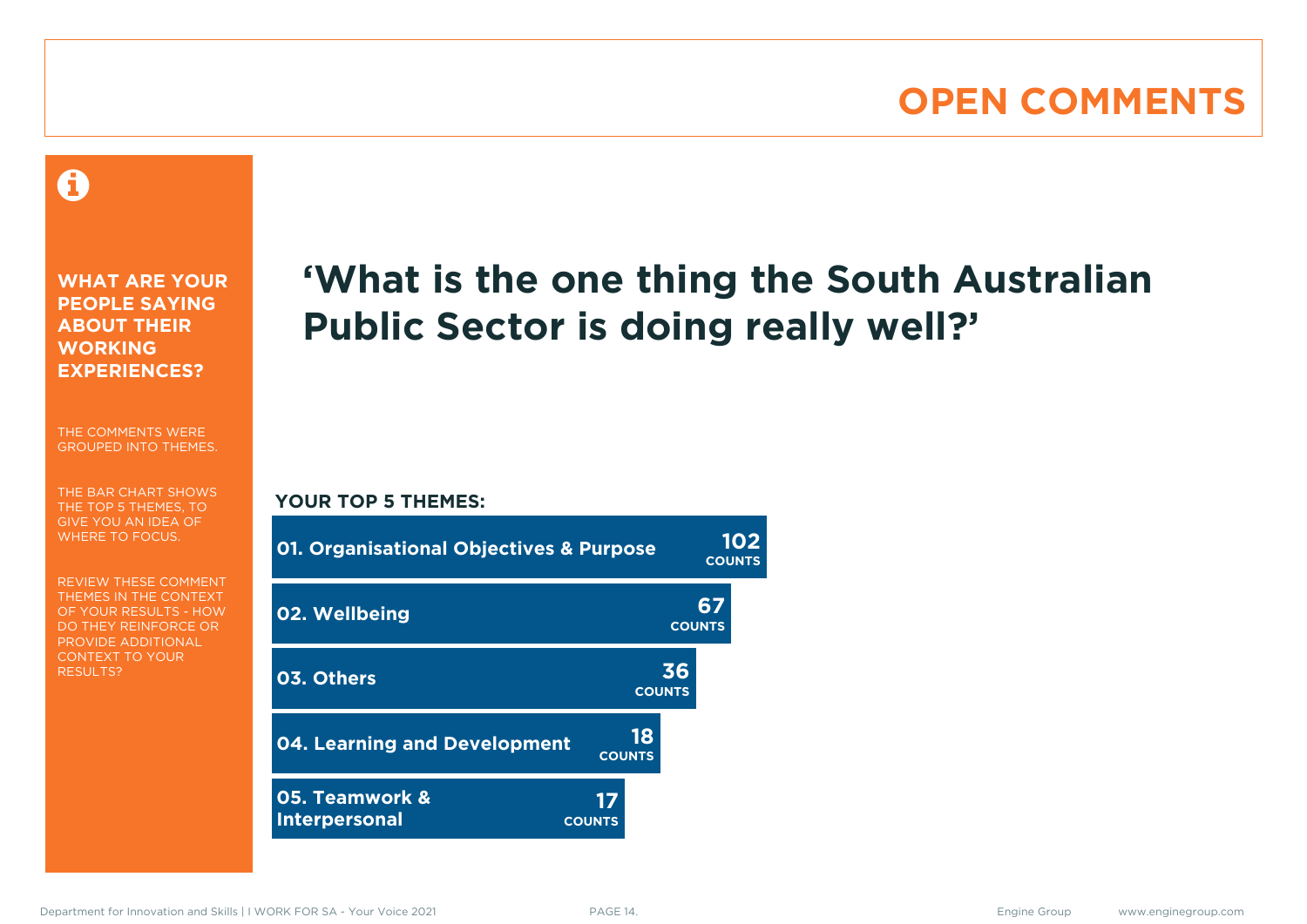# **OPEN COMMENTS**

A

**WHAT ARE YOUR PEOPLE SAYING ABOUT THEIR WORKING EXPERIENCES?**

THE COMMENTS WERE GROUPED INTO THEMES.

THE BAR CHART SHOWS THE TOP 5 THEMES, TO GIVE YOU AN IDEA OF WHERE TO FOCUS.

REVIEW THESE COMMENT THEMES IN THE CONTEXT OF YOUR RESULTS - HOW DO THEY REINFORCE OR PROVIDE ADDITIONAL CONTEXT TO YOUR **RESULTS?** 

# **'What is the most important issue that needs to be addressed across the South Australian Public Sector?'**

**COUNTS**

**YOUR TOP 5 THEMES:**

| <b>01. Organisational Objectives &amp; Purpose</b>   |                     |                     | สธ<br><b>COUNTS</b> |
|------------------------------------------------------|---------------------|---------------------|---------------------|
| 02. Wellbeing                                        |                     | 58<br><b>COUNTS</b> |                     |
| 03. Teamwork & Interpersonal                         |                     | 48<br><b>COUNTS</b> |                     |
| 04. Line Management and<br><b>General Management</b> | 37<br><b>COUNTS</b> |                     |                     |
| <b>05. Learning and</b><br><b>Development</b>        | 32<br><b>COUNTS</b> |                     |                     |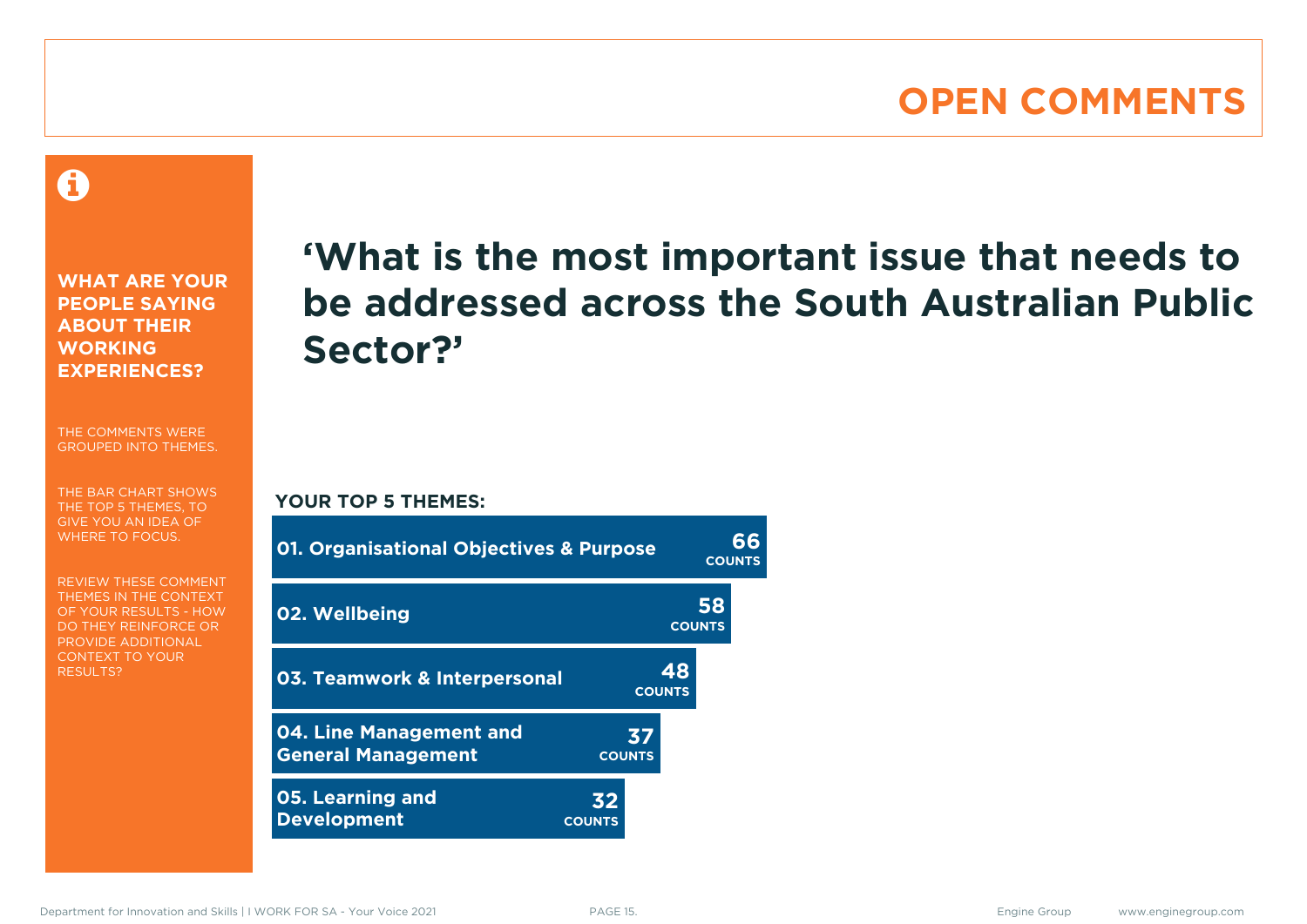# **OTHER QUESTIONS**

0

THESE PAGES SHOW ADDITIONAL QUESTIONS THAT WERE ASKED OF ALL PUBLIC SECTOR EMPLOYEES, THAT ARE NOT INCLUDED IN THE SURVEY INDICES SHOWN ON THE PREVIOUS PAGES.

THE RESULTS OUTLINE THE PROPORTION OF COLLEAGUES RESPONDING POSITIVELY (STRONGLY AGREE + AGREE), NEUTRALLY (NEITHER AGREE NOR DISAGREE) OR **NEGATIVELY** (DISAGREE + STRONGLY DISAGREE).

REVIEW THESE QUESTIONS FOR ADDITIONAL CONTEXT AND INSIGHTS THAT MAY WARRANT FURTHER INVESTIGATION OR ACTION.

|                                                                                                                                                                                       |           | <b>RESPONSE SCALE</b> |          | %<br><b>POSITIVE</b> | <b>VARIANCE</b><br><b>FROM</b><br>2018<br><b>SURVEY</b> | <b>VARIANCE</b><br><b>FROM SA</b><br><b>PUBLIC</b><br><b>SECTOR</b><br><b>OVERALL</b> | <b>VARIANCE</b><br><b>FROM MEDIUM</b><br><b>AGENCIES (251</b><br>$-1000$ ) |
|---------------------------------------------------------------------------------------------------------------------------------------------------------------------------------------|-----------|-----------------------|----------|----------------------|---------------------------------------------------------|---------------------------------------------------------------------------------------|----------------------------------------------------------------------------|
| Q11m. I am happy to go the 'extra mile' at work when<br>required                                                                                                                      |           | 46                    | 45       | 91%                  | $-3$                                                    | $+6$ $\odot$                                                                          | $+3$                                                                       |
| Q13g. My manager takes appropriate action to address<br>underperformance within my workgroup                                                                                          | 22        | 35                    | 32<br>8  | 57%                  |                                                         | $+5$ $\odot$                                                                          | $+1$                                                                       |
| Q15d. I feel senior managers in my agency actively<br>engage with employees                                                                                                           | 12        | 48                    | 21<br>15 | <b>61%</b>           |                                                         | $+16$ $\odot$                                                                         | $+8$ $\odot$                                                               |
| Q16c. When things go wrong, my agency uses this as an<br>opportunity to review, learn, and improve the management of<br>similar risks                                                 | <b>10</b> | 44                    | 33<br>11 | 54%                  | $+8$ $\odot$                                            | $-2$                                                                                  | $-2$                                                                       |
| Q16d. My agency is committed to creating a diverse workforce<br>(e.g. gender, age, cultural and linguistic background, disability,<br>Aboriginal and Torres Strait Islander, LGBTIQ+) | 25        | 47                    | 21       | 72%                  | $+4$                                                    | $+4$                                                                                  | $+2$                                                                       |
| Q16e. Personal background is not a barrier to success in my<br>agency (e.g. cultural background, age, disability, sexual<br>orientation, gender etc.)                                 | 28        | 46                    | 19       | <b>74%</b>           | $+5$ $\odot$                                            | $+4$                                                                                  | $+2$                                                                       |
| Q16h. I am confident in relating my agency's<br>Reconciliation Action Plan to my work                                                                                                 | 13        | 46                    | 33       | <b>59%</b>           |                                                         | $+15$ <sup>O</sup>                                                                    | $+11$ <sup>O</sup>                                                         |
| Q16i. I am satisfied with the cultural learning<br>opportunities within my agency                                                                                                     | 17        | 56                    | 20       | 73%                  |                                                         | $+17$ $\odot$                                                                         | $+18$ $\odot$                                                              |
| Q17c. I feel the level of stress in my job is appropriate                                                                                                                             | <b>10</b> | 46                    | 23<br>16 | 57%                  |                                                         | $+13$ $\odot$                                                                         | $+3$                                                                       |

**KEY**

**AT LEAST 5 PERCENTAGE POINTS GREATER THAN COMPARATOR** 

| Strongly<br>agree |  | Agree Neither Disagree Strongly<br>disagree |
|-------------------|--|---------------------------------------------|
|                   |  |                                             |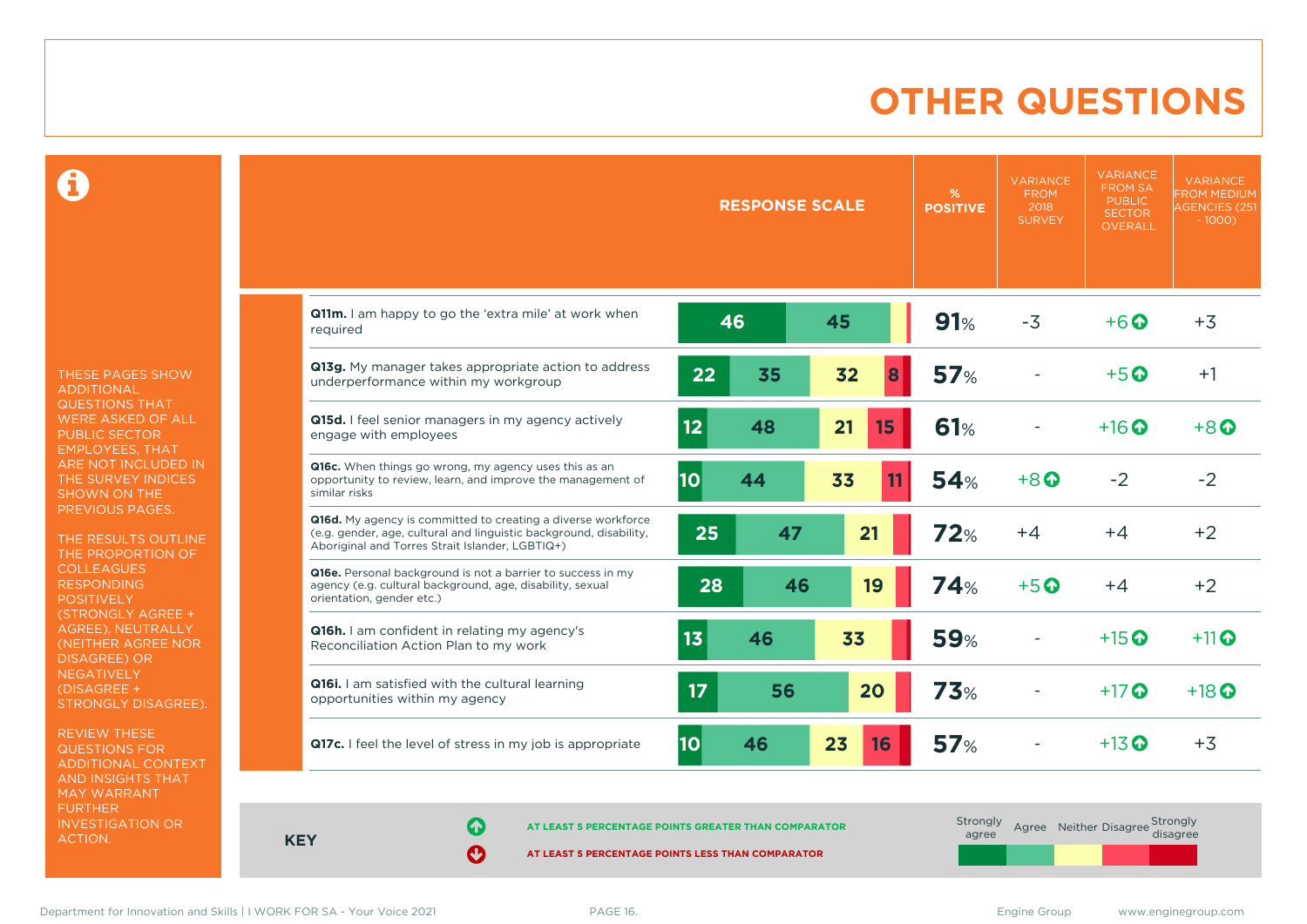# **OTHER QUESTIONS**

 $\mathbf \Omega$ 

THESE PAGES SHOW ADDITIONAL QUESTIONS THAT WERE ASKED OF ALL PUBLIC SECTOR EMPLOYEES, THAT ARE NOT INCLUDED IN THE SURVEY INDICES SHOWN ON THE PREVIOUS PAGES.

THE RESULTS OUTLINE THE PROPORTION OF COLLEAGUES RESPONDING **POSITIVELY** (STRONGLY AGREE + AGREE), NEUTRALLY (NEITHER AGREE NOR DISAGREE) OR NEGATIVELY (DISAGREE + STRONGLY DISAGREE).

REVIEW THESE QUESTIONS FOR ADDITIONAL CONTEXT AND INSIGHTS THAT MAY WARRANT FURTHER INVESTIGATION OR ACTION.

|                                   |                                                                                      |                                                                                                           |          | <b>RESPONSE SCALE</b> |                  | %<br><b>POSITIVE</b> | <b>VARIANCE</b><br><b>FROM</b><br>2018<br><b>SURVEY</b> | <b>VARIANCE</b><br><b>FROM SA</b><br><b>PUBLIC</b><br><b>SECTOR</b><br><b>OVERALL</b> | <b>VARIANCE</b><br><b>FROM MEDIUM</b><br><b>AGENCIES (251</b><br>$-1000$ )           |
|-----------------------------------|--------------------------------------------------------------------------------------|-----------------------------------------------------------------------------------------------------------|----------|-----------------------|------------------|----------------------|---------------------------------------------------------|---------------------------------------------------------------------------------------|--------------------------------------------------------------------------------------|
|                                   | wellbeing with my manager                                                            | Q17e. I feel comfortable discussing my mental health and                                                  | 24       | 46<br>16              | $\boldsymbol{9}$ | <b>70%</b>           |                                                         | $+17$ $\odot$                                                                         | $+9$ <sup><math>\odot</math></sup>                                                   |
|                                   | Q20a. I feel a connection with the public sector values                              |                                                                                                           | 36       | 50                    | 13 <sub>1</sub>  | <b>86%</b>           |                                                         | $+12$ <sup>O</sup>                                                                    | $+5$ <sup><math>\odot</math></sup>                                                   |
|                                   | Q20b. In my workgroup our everyday actions are guided<br>by the Public Sector Values |                                                                                                           | 25       | 54                    | 18               | <b>79%</b>           |                                                         | $+14$ $\odot$                                                                         | $+7$ $\odot$                                                                         |
|                                   | survey by the sector                                                                 | Q28. I believe action will be taken on the results from this                                              | 8<br>34  | 40                    | 15               | 42%                  | $+9$ <sup><math>\odot</math></sup>                      | $+8$                                                                                  | $+2$                                                                                 |
|                                   | survey by my agency                                                                  | Q29. I believe action will be taken on the results from this                                              | 12<br>37 | 34                    | 14               | 49%                  |                                                         | $+15$ <sup>O</sup>                                                                    | $+6$ $\odot$                                                                         |
|                                   |                                                                                      | <b>RESPONSE SCALE</b>                                                                                     |          | <b>RESPONSES</b>      |                  | %                    | <b>VARIANCE</b><br><b>FROM</b><br>2018<br><b>SURVEY</b> | <b>VARIANCE</b><br><b>FROM SA</b><br>PUBLIC SECTOR<br><b>OVERALL</b>                  | <b>VARIANCE</b><br><b>FROM</b><br><b>MEDIUM</b><br><b>AGENCIES (251-</b><br>$1000$ ) |
| sets out my individual objectives | Q14a. I have a current performance and development plan that                         |                                                                                                           |          | 274                   |                  |                      |                                                         |                                                                                       |                                                                                      |
| Yes                               |                                                                                      |                                                                                                           |          | 233                   |                  | 85%                  | $+9$ <sup><math>\odot</math></sup>                      | $+6$ $\odot$                                                                          | $+2$                                                                                 |
| No                                |                                                                                      |                                                                                                           |          | 41                    |                  | 15%                  | $-9O$                                                   | $-6o$                                                                                 | $-2$                                                                                 |
| <b>KEY</b>                        | 61<br>Ø                                                                              | AT LEAST 5 PERCENTAGE POINTS GREATER THAN COMPARATOR<br>AT LEAST 5 PERCENTAGE POINTS LESS THAN COMPARATOR |          |                       |                  | Strongly<br>agree    |                                                         | Agree Neither Disagree Strongly                                                       | disagree                                                                             |

Department for Innovation and Skills | I WORK FOR SA - Your Voice 2021 PAGE 17. The Same Communication of the Same Group www.enginegroup.com

 $\overline{\phantom{a}}$ 

 $\frac{1}{2}$ 

 $\overline{\phantom{a}}$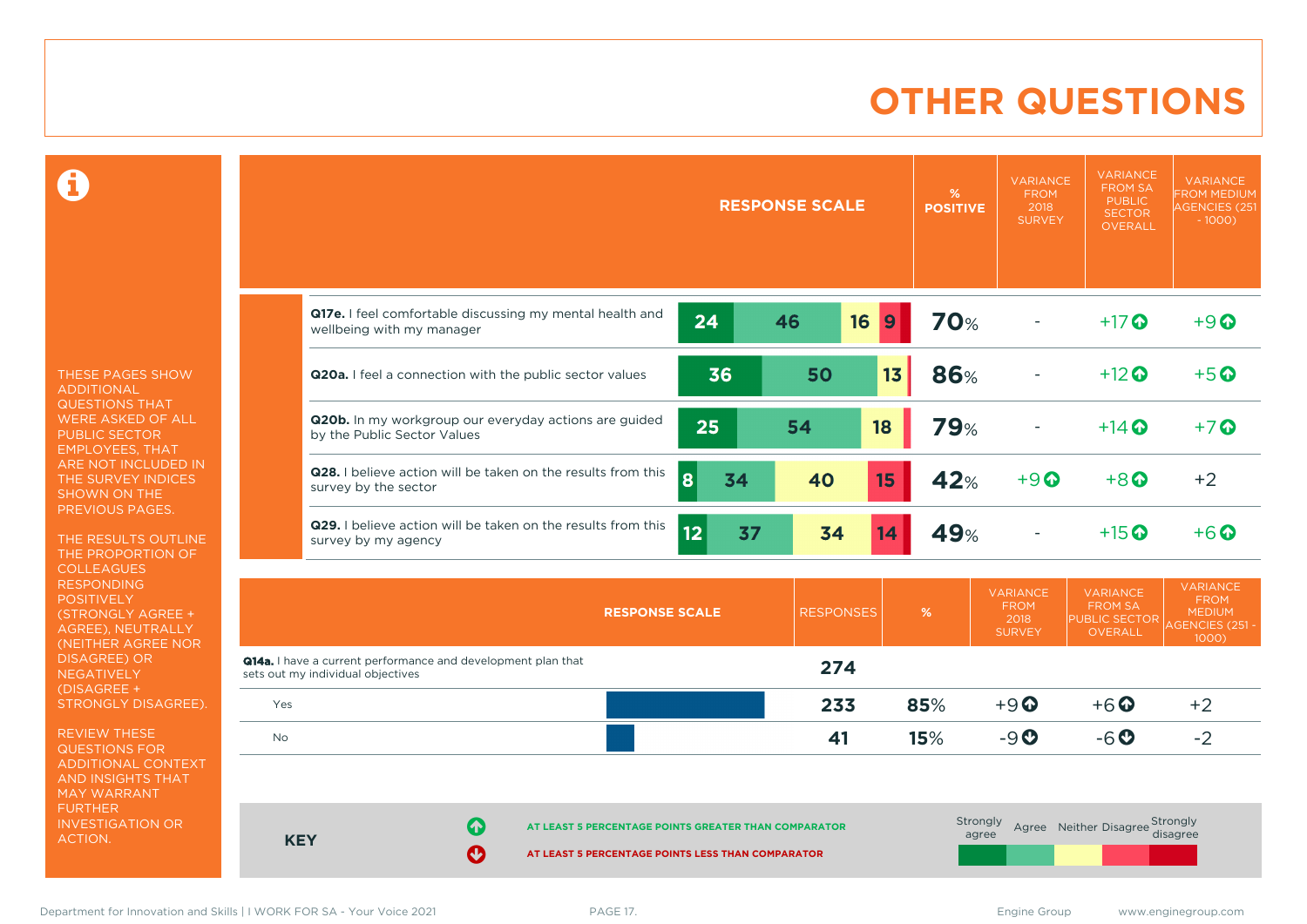### **COVID-19**

 $\mathbf \Omega$ 

THE 2021 SURVEY ASKED QUESTIONS ABOUT HOW **EFFECTIVELY** AGENCIES MANAGED THE CHANGES REQUIRED AS A RESULT OF COVID-19.

REVIEW THE RESULTS AND IDENTIFY SPECIFIC AREAS OF ACTION THAT MAY BE REQUIRED AS A RESULT - WHAT DO YOU NEED TO FOCUS ON FOR IMPROVEMENT?

REFLECT ON THIS INFORMATION TO UNDERSTAND HOW EMPLOYEES FEEL YOUR AGENCY WAS ABLE TO RAPIDLY ADAPT TO THE COVID-19 SITUATION. THIS CAN BE USED TO INFORM FUTURE ACTIONS REQUIRED WHEN OUR EXTERNAL **CIRCUMSTANCES** CHANGE.

|            |                                                                                                                                                                                                        |                       | <b>RESPONSE SCALE</b> | %<br><b>POSITIVE</b> | <b>VARIANCE</b><br><b>FROM</b><br>2018<br><b>SURVEY</b> | <b>VARIANCE</b><br><b>FROM SA</b><br><b>PUBLIC</b><br><b>SECTOR</b><br><b>OVERALL</b> | <b>VARIANCE</b><br><b>FROM MEDIUM</b><br><b>AGENCIES (251</b><br>$-1000$          |
|------------|--------------------------------------------------------------------------------------------------------------------------------------------------------------------------------------------------------|-----------------------|-----------------------|----------------------|---------------------------------------------------------|---------------------------------------------------------------------------------------|-----------------------------------------------------------------------------------|
|            | Q18a. I believe my agency provided sufficient resources and<br>arrangements to help me feel safe (e.g. physical distancing<br>measures, working from home arrangements, face masks, hand<br>sanitiser) | 47                    | 46                    | 93%                  |                                                         | $+16$ <sup>O</sup>                                                                    | $+8$                                                                              |
|            | Q18b. My manager provided me with sufficient direction<br>about my priorities                                                                                                                          | 34                    | 48                    | 14<br>82%            |                                                         | $+10$ $\Omega$                                                                        | $+4$                                                                              |
|            | <b>Q18c.</b> I was satisfied with the communications I received<br>from senior managers about changes impacting my work                                                                                | 28                    | 13<br>53              | 81%                  |                                                         | $+15$ $\odot$                                                                         | $+7$ $\odot$                                                                      |
|            | Q18d. During this time, I felt that my manager cared about my<br>wellbeing (if you have more than one manager, consider the<br>manager who you report to most frequently)                              | 41                    | 45                    | 87%<br>8             |                                                         | $+16$ $\odot$                                                                         | $+9$ $\Omega$                                                                     |
|            | <b>Q18e.</b> I felt that my workgroup went the extra mile to<br>support each other                                                                                                                     | 41                    | 42                    | 83%<br>14            |                                                         | $+8$ <sup><math>\Omega</math></sup>                                                   | $+5$ <sup>O</sup>                                                                 |
|            |                                                                                                                                                                                                        | <b>RESPONSE SCALE</b> | <b>RESPONSES</b>      | %                    | <b>VARIANCE</b><br><b>FROM</b><br>2018<br><b>SURVEY</b> | <b>VARIANCE</b><br><b>FROM SA</b><br>PUBLIC SECTOR<br><b>OVERALL</b>                  | <b>VARIANCE</b><br><b>FROM</b><br><b>MEDIUM</b><br><b>AGENCIES (251 -</b><br>1000 |
|            | Q18f. Were you mobilised to another agency or another role<br>within your agency because of COVID-19 requirements?                                                                                     |                       | 297                   |                      |                                                         |                                                                                       |                                                                                   |
| Yes        |                                                                                                                                                                                                        |                       | 11                    | 4%                   | ۳                                                       | $-5o$                                                                                 | $-2$                                                                              |
| No         |                                                                                                                                                                                                        |                       | 283                   | 95%                  | $\overline{\phantom{0}}$                                | $+7$ <sup>O</sup>                                                                     | $+3$                                                                              |
| Not sure   |                                                                                                                                                                                                        |                       | 3                     | 1%                   |                                                         | $-2$                                                                                  | $-1$                                                                              |
| <b>KEY</b> | 6<br>AT LEAST 5 PERCENTAGE POINTS GREATER THAN COMPARATOR<br>Ø<br>AT LEAST 5 PERCENTAGE POINTS LESS THAN COMPARATOR                                                                                    |                       |                       | Strongly             | agree                                                   | Agree Neither Disagree Strongly                                                       | disagree                                                                          |

Department for Innovation and Skills | I WORK FOR SA - Your Voice 2021 PAGE 18. The School School and Skills | I WORK FOR SA - Your Voice 2021 PAGE 18.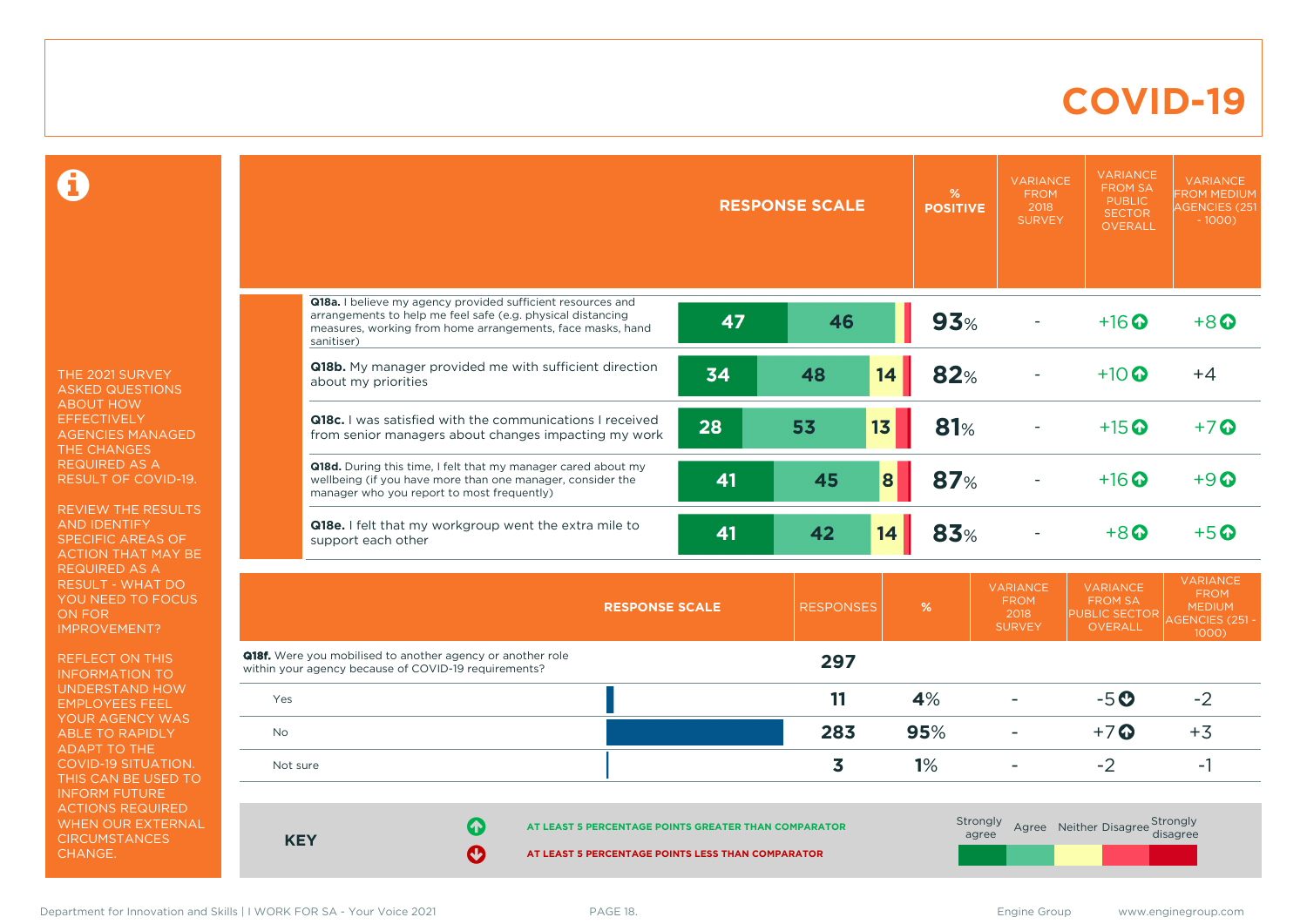0

THESE QUESTIONS GIVE YOU VALUABLE INSIGHT INTO THE REASONS YOUR EMPLOYEES JOINED THE PUBLIC SECTOR, AND THEIR REASONS FOR WANTING TO STAY OR LEAVE.

WHAT DOES THIS TELL YOU ABOUT YOUR CURRENT EMPLOYEE VALUE PROPOSITION?

IS THERE ROOM FOR IMPROVEMENT?

|                                                                                                       | <b>RESPONSE SCALE</b> | <b>RESPONSES</b> | %   | <b>VARIANCE</b><br><b>FROM</b><br>2018<br><b>SURVEY</b> | <b>VARIANCE</b><br><b>FROM SA</b><br><b>PUBLIC SECTOR</b><br>OVERALL<br>$-2$<br>$-1$<br>$+3$<br>$+1$<br>$-1$<br>$-2$<br>$+1$<br>$\circ$<br>$+1$ | <b>VARIANCE</b><br><b>FROM</b><br><b>MEDIUM</b><br><b>AGENCIES (251 -</b><br>$1000$ ) |
|-------------------------------------------------------------------------------------------------------|-----------------------|------------------|-----|---------------------------------------------------------|-------------------------------------------------------------------------------------------------------------------------------------------------|---------------------------------------------------------------------------------------|
| <b>Q21.</b> Which of the following describes why you joined the public<br>sector? [Multiple Response] |                       | 892              |     |                                                         |                                                                                                                                                 |                                                                                       |
| Type of work offered                                                                                  |                       | 169              | 19% | $+19$ <sup>O</sup>                                      |                                                                                                                                                 | $-2$                                                                                  |
| Job security and stability                                                                            |                       | 164              | 18% | $+5$ <sup>O</sup>                                       |                                                                                                                                                 | $\circ$                                                                               |
| Service to the general public                                                                         |                       | 166              | 19% | $+19$ <sup>O</sup>                                      |                                                                                                                                                 | $+4$                                                                                  |
| T The work aligned with my job skills/experience                                                      |                       | 184              | 21% | $+6$ $\odot$                                            |                                                                                                                                                 | $-1$                                                                                  |
| The department I work for                                                                             |                       | 53               | 6%  | $-8o$                                                   |                                                                                                                                                 | $\circ$                                                                               |
| Geographical location                                                                                 |                       | 45               | 5%  | $-13$ <sup>O</sup>                                      |                                                                                                                                                 | $-2$                                                                                  |
| Remuneration                                                                                          |                       | 59               | 7%  | $+2$                                                    |                                                                                                                                                 | $+1$                                                                                  |
| Workplace culture                                                                                     |                       | 34               | 4%  | -1                                                      |                                                                                                                                                 | -1                                                                                    |
| Other                                                                                                 |                       | 18               | 2%  | $\circ$                                                 |                                                                                                                                                 | $\circ$                                                                               |
| <b>Q22.</b> Which of the following statements best reflect your<br>working life intentions?           |                       | 286              |     |                                                         |                                                                                                                                                 |                                                                                       |
| I want to stay in my agency long-term                                                                 |                       | 191              | 67% |                                                         | $-9O$                                                                                                                                           | $-6o$                                                                                 |
| I want to leave my agency but stay in the public sector                                               |                       | 76               | 27% | ٠                                                       | $+10$ <sup>O</sup>                                                                                                                              | $+8$ <sup>O</sup>                                                                     |
| I want to leave the public sector                                                                     |                       | 19               | 7%  |                                                         | -1                                                                                                                                              | $-2$                                                                                  |

**KEY** 

**TEXT CHANGE SINCE 2018 SURVEY**

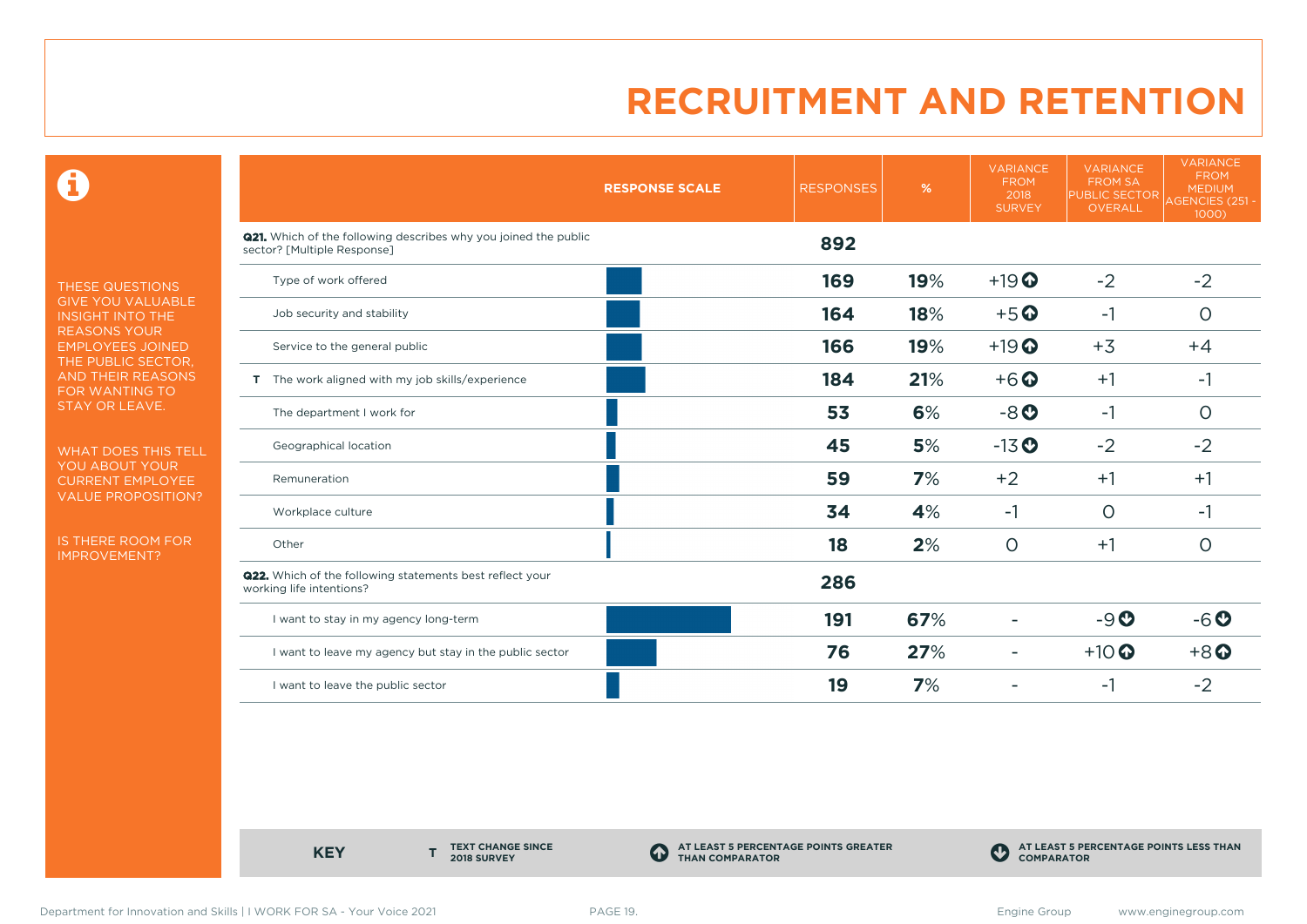$\mathbf \Theta$ 

THESE QUESTIONS GIVE YOU VALUABLE INSIGHT INTO THE REASONS YOUR EMPLOYEES JOINED THE PUBLIC SECTOR, AND THEIR REASONS FOR WANTING TO STAY OR LEAVE.

WHAT DOES THIS TELL YOU ABOUT YOUR CURRENT EMPLOYEE VALUE PROPOSITION?

IS THERE ROOM FOR IMPROVEMENT?

|                                                                                                 | <b>RESPONSE SCALE</b> | <b>RESPONSES</b> | %   | <b>VARIANCE</b><br><b>FROM</b><br>2018<br><b>SURVEY</b> | <b>VARIANCE</b><br><b>FROM SA</b><br><b>PUBLIC SECTOR</b><br>OVERALL | <b>VARIANCE</b><br><b>FROM</b><br><b>MEDIUM</b><br>AGENCIES (251 -<br>1000) |
|-------------------------------------------------------------------------------------------------|-----------------------|------------------|-----|---------------------------------------------------------|----------------------------------------------------------------------|-----------------------------------------------------------------------------|
| Q23a. Which of the following describes your reasons for<br>wanting to stay? [Multiple Response] |                       | 1004             |     |                                                         |                                                                      |                                                                             |
| Long term career progression                                                                    |                       | 73               | 7%  |                                                         | $\circ$                                                              | $+1$                                                                        |
| Type of work offered                                                                            |                       | 123              | 12% |                                                         | $\circ$                                                              | $\circ$                                                                     |
| <b>Employment conditions</b>                                                                    |                       | 108              | 11% | ۰                                                       | $+1$                                                                 | $\circ$                                                                     |
| Job security and stability                                                                      |                       | 107              | 11% |                                                         | $-3$                                                                 | $-1$                                                                        |
| Service to the general public                                                                   |                       | 113              | 11% |                                                         | $+1$                                                                 | $+2$                                                                        |
| The work aligns with my job skills/experience                                                   |                       | 135              | 13% |                                                         | $\circ$                                                              | $\circ$                                                                     |
| The department I work for                                                                       |                       | 72               | 7%  |                                                         | $\circ$                                                              | $\circ$                                                                     |
| Geographical location                                                                           |                       | 36               | 4%  |                                                         | $-2$                                                                 | $-2$                                                                        |
| Remuneration                                                                                    |                       | 49               | 5%  |                                                         | $\circ$                                                              | $\circ$                                                                     |
| Workplace culture                                                                               |                       | 59               | 6%  |                                                         | $+1$                                                                 | $\circ$                                                                     |
| Confidence in immediate manager                                                                 |                       | 81               | 8%  |                                                         | $+1$                                                                 | $\circ$                                                                     |
| Confidence in senior management                                                                 |                       | 37               | 4%  |                                                         | $\circ$                                                              | $\circ$                                                                     |
| Other                                                                                           |                       | 11               | 1%  |                                                         | $\circ$                                                              | O                                                                           |

**KEY C** 

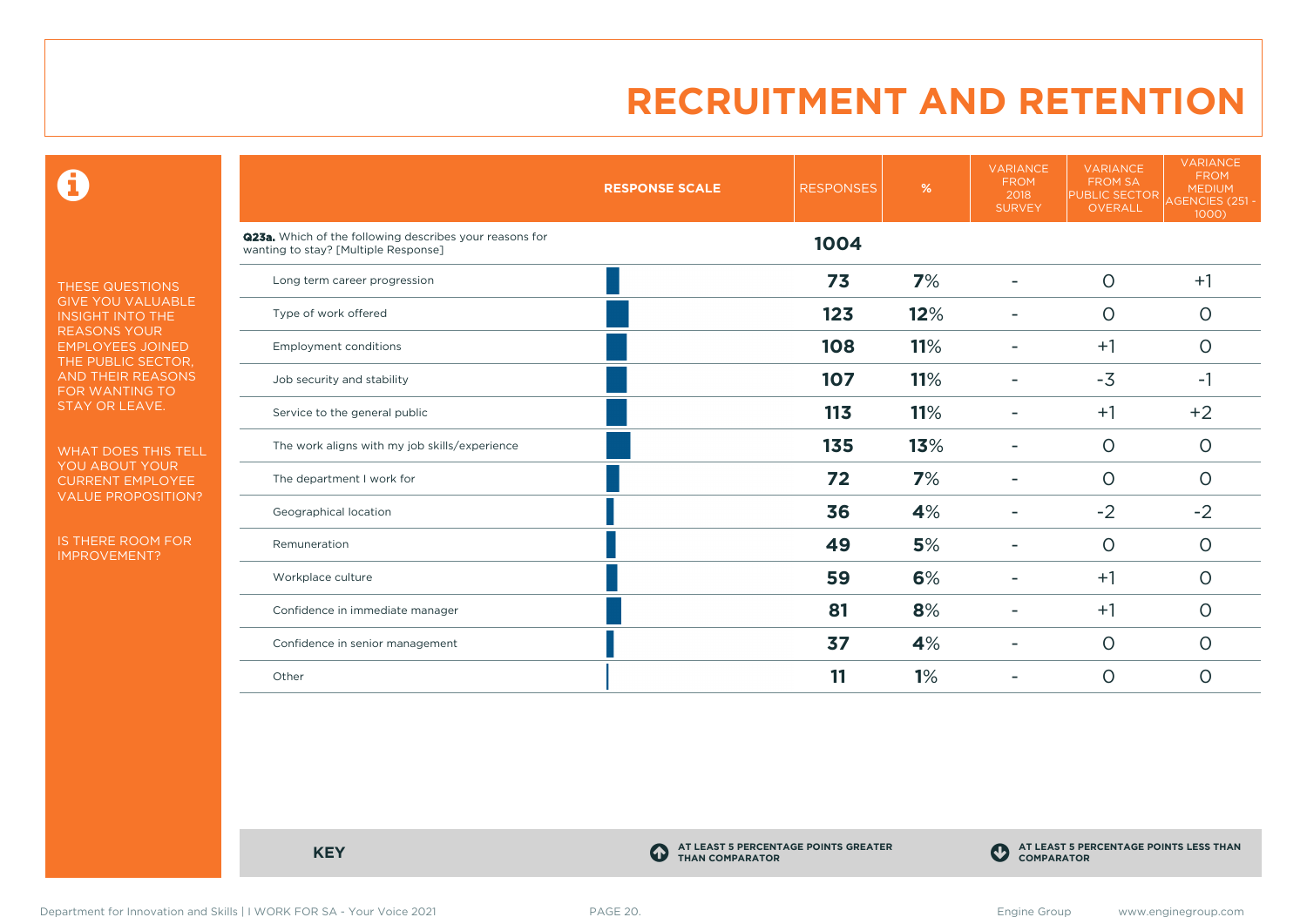$\mathbf \Theta$ 

THESE QUESTIONS GIVE YOU VALUABLE INSIGHT INTO THE REASONS YOUR EMPLOYEES JOINED THE PUBLIC SECTOR, AND THEIR REASONS FOR WANTING TO STAY OR LEAVE.

WHAT DOES THIS TELL YOU ABOUT YOUR CURRENT EMPLOYEE VALUE PROPOSITION?

IS THERE ROOM FOR IMPROVEMENT?

|                                                                                 | <b>RESPONSE SCALE</b> | <b>RESPONSES</b> | %   | <b>VARIANCE</b><br><b>FROM</b><br>2018<br><b>SURVEY</b> | <b>VARIANCE</b><br><b>FROM SA</b><br><b>PUBLIC SECTOR</b><br>OVERALL | <b>VARIANCE</b><br><b>FROM</b><br><b>MEDIUM</b><br>AGENCIES (251<br>1000) |
|---------------------------------------------------------------------------------|-----------------------|------------------|-----|---------------------------------------------------------|----------------------------------------------------------------------|---------------------------------------------------------------------------|
| <b>Q23b.</b> Which of the following best describes when you intend to<br>leave? |                       | 95               |     |                                                         |                                                                      |                                                                           |
| I want to leave within 12 months                                                |                       | 34               | 36% | ۰                                                       | -4                                                                   | $-6o$                                                                     |
| I want to leave within 1-2 years                                                |                       | 27               | 28% | ۰                                                       | $+2$                                                                 |                                                                           |
| I want to leave within 2-5 years                                                |                       | 24               | 25% | $\overline{\phantom{0}}$                                | $+2$                                                                 | $+3$                                                                      |
| I want to leave within 5+ years                                                 |                       | 10               | 11% | ٠                                                       |                                                                      | $+2$                                                                      |

**KEY C** 

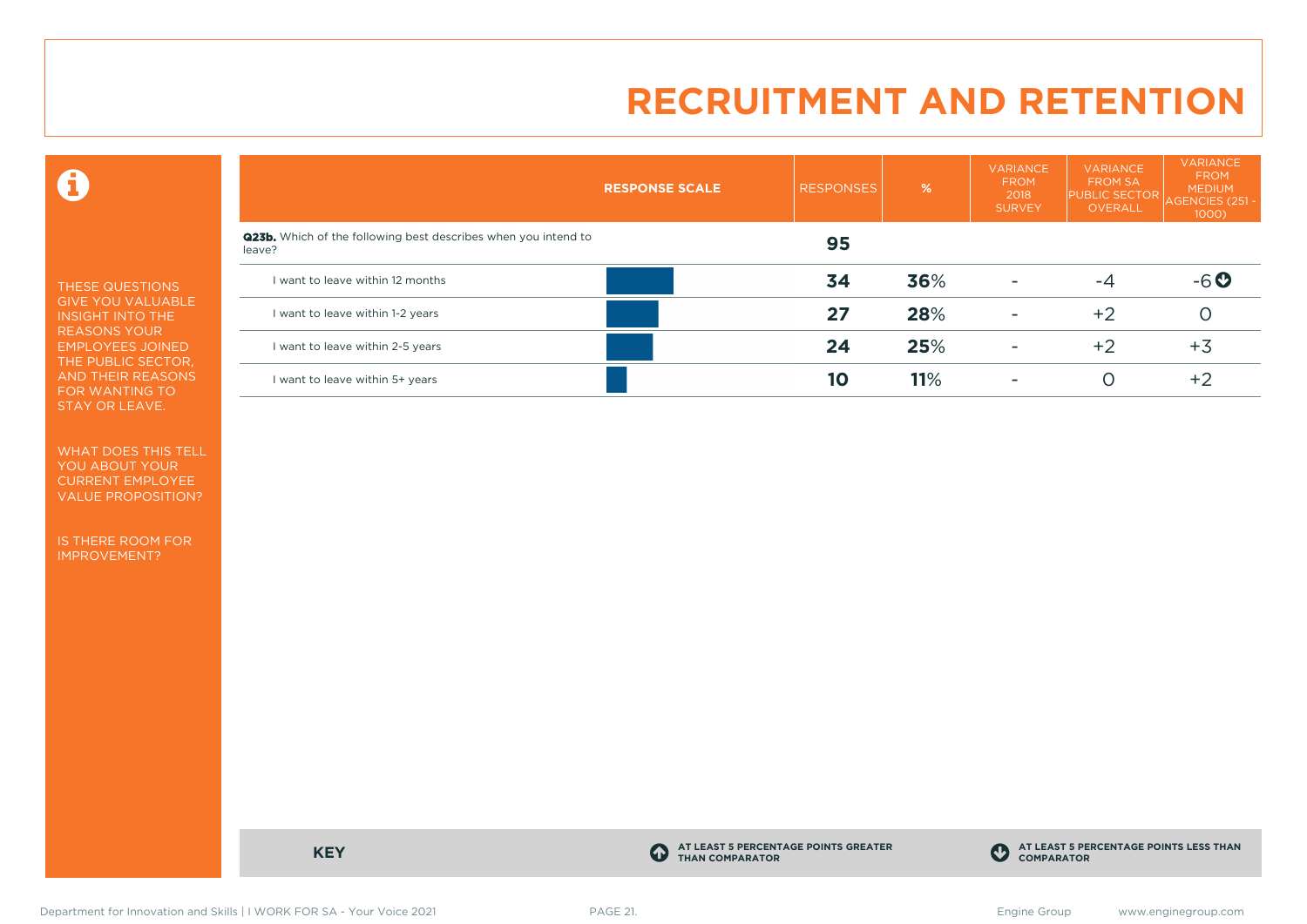0

THESE QUESTIONS GIVE YOU VALUABLE INSIGHT INTO THE REASONS YOUR EMPLOYEES JOINED THE PUBLIC SECTOR, AND THEIR REASONS FOR WANTING TO STAY OR LEAVE.

WHAT DOES THIS TELL YOU ABOUT YOUR CURRENT EMPLOYEE VALUE PROPOSITION?

IS THERE ROOM FOR IMPROVEMENT?

|                                                                                                 | <b>RESPONSE SCALE</b> | <b>RESPONSES</b> | %   | <b>VARIANCE</b><br><b>FROM</b><br>2018<br><b>SURVEY</b> | <b>VARIANCE</b><br><b>FROM SA</b><br><b>PUBLIC SECTOR</b><br>OVERALL | <b>VARIANCE</b><br><b>FROM</b><br><b>MEDIUM</b><br>AGENCIES (251 -<br>1000) |
|-------------------------------------------------------------------------------------------------|-----------------------|------------------|-----|---------------------------------------------------------|----------------------------------------------------------------------|-----------------------------------------------------------------------------|
| Q23c. Which of the following describe your reasons for wanting<br>to leave? [Multiple Response] |                       | 299              |     |                                                         |                                                                      |                                                                             |
| T There is a lack of future career opportunities                                                |                       | 49               | 16% | $-9O$                                                   | $+5$ <sup>O</sup>                                                    | $+3$                                                                        |
| I want to try a different type of work or I am seeking a<br>career change                       |                       | 35               | 12% | $-1$                                                    | $+5$ <sup>O</sup>                                                    | $+3$                                                                        |
| I am not fulfilled by the role I am in                                                          |                       | 34               | 11% | $+11$ <sup>O</sup>                                      | $+2$                                                                 | $+1$                                                                        |
| T My expectations have not been met                                                             |                       | 15               | 5%  | $-3$                                                    | $\circ$                                                              | $\circ$                                                                     |
| I am pursuing the next phase in my life/career journey                                          |                       | 49               | 16% | $+16$ <sup>O</sup>                                      | $+7$                                                                 | $+5$ <sup>O</sup>                                                           |
| My workload is not manageable                                                                   |                       | 9                | 3%  | $+3$                                                    | $-4$                                                                 | $-2$                                                                        |
| I am not satisfied with my employment conditions                                                |                       | 3                | 1%  | $+1$                                                    | $-5o$                                                                | $-3$                                                                        |
| The work does not fully utilise my skills and abilities                                         |                       | 38               | 13% | $+13$ <sup>O</sup>                                      | $+5o$                                                                | $+3$                                                                        |
| I do not like the workplace culture                                                             |                       | 18               | 6%  | $-2$                                                    | $-3$                                                                 | $-2$                                                                        |
| There is a lack of job security                                                                 |                       | 1 <sub>3</sub>   | 4%  | $+4$                                                    | $+1$                                                                 | $+1$                                                                        |
| I lack confidence in senior managers                                                            |                       | 12               | 4%  | $+4$                                                    | $-6o$                                                                | $-4$                                                                        |
| I am not satisfied with my current manager                                                      |                       | 7                | 2%  | $+2$                                                    | $-3$                                                                 | $-2$                                                                        |
| Experiences of bullying, harassment or discrimination                                           |                       | 11               | 4%  | $+4$                                                    | $-3$                                                                 | $-2$                                                                        |
| Other                                                                                           |                       | 6                | 2%  | $+2$                                                    | $-2$                                                                 | $-2$                                                                        |

**KEY** 

**TEXT CHANGE SINCE 2018 SURVEY**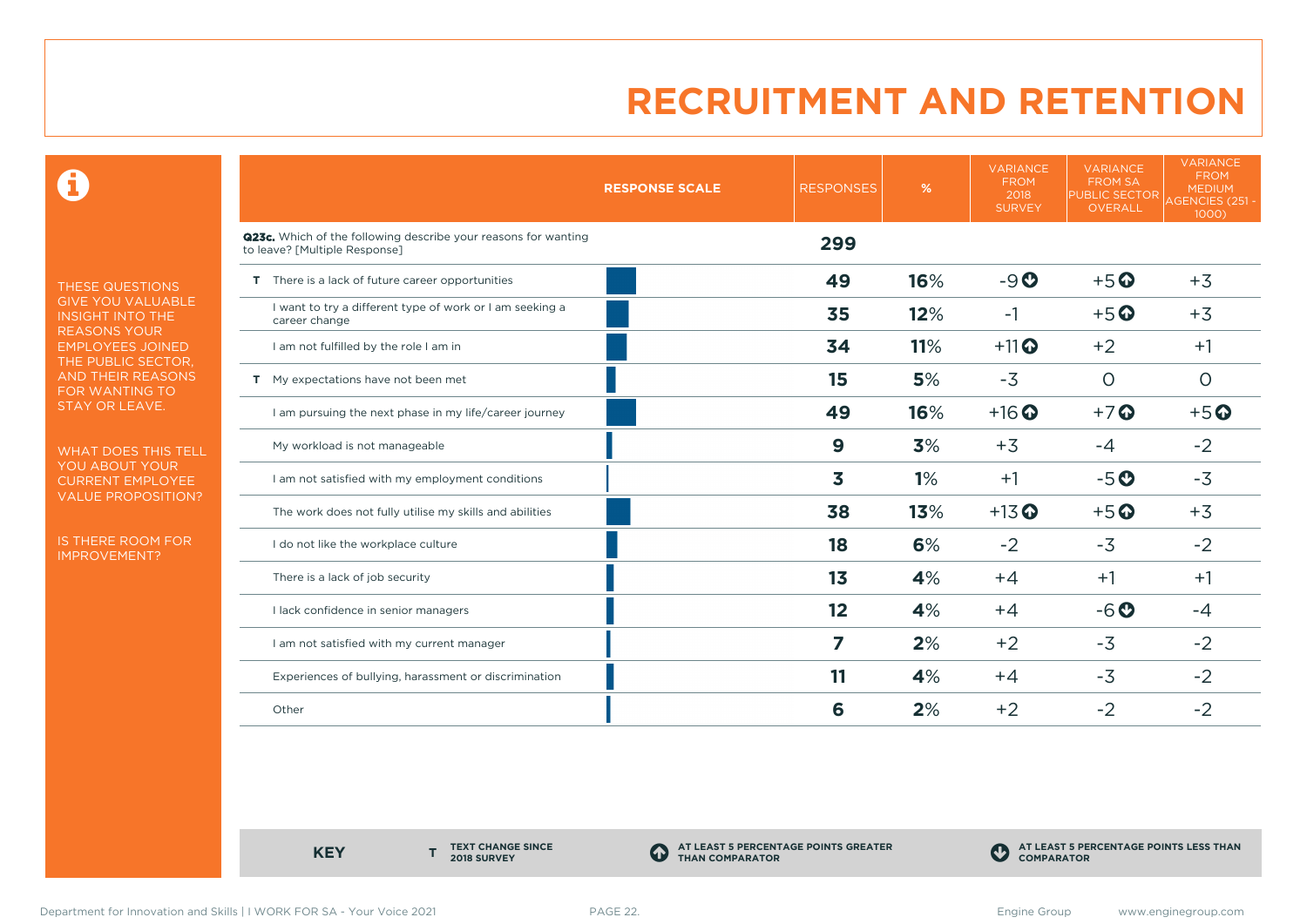$\mathbf \Omega$ 

THESE RESULTS GIVE YOU INSIGHT INTO THE EXTENT TO WHICH BULLYING AND HARASSMENT HAVE BEEN EXPERIENCED OR OBSERVED IN YOUR AGENCY / TEAM.

WHAT ACTION DO YOU NEED TO TAKE IN RESPONSE TO THESE RESULTS?

|                                                                                                                                          | <b>RESPONSE SCALE</b> | <b>RESPONSES</b> | %   | <b>VARIANCE</b><br><b>FROM</b><br>2018<br><b>SURVEY</b> | <b>VARIANCE</b><br><b>FROM SA</b><br><b>PUBLIC SECTOR</b><br>OVERALL | <b>VARIANCE</b><br><b>FROM</b><br><b>MEDIUM</b><br><b>AGENCIES (251 -</b><br>1000) |
|------------------------------------------------------------------------------------------------------------------------------------------|-----------------------|------------------|-----|---------------------------------------------------------|----------------------------------------------------------------------|------------------------------------------------------------------------------------|
| Q24. During the last 12 months, have you witnessed harassment<br>(including sexual harassment) or bullying in your current<br>workplace? |                       | 295              |     |                                                         |                                                                      |                                                                                    |
| Yes                                                                                                                                      |                       | 52               | 18% | $-3$                                                    | $-11$ <sup>O</sup>                                                   | $-4$                                                                               |
| <b>No</b>                                                                                                                                |                       | 208              | 71% | $+3$                                                    | $+9$ <sup><math>\odot</math></sup>                                   | $+2$                                                                               |
| Not sure                                                                                                                                 |                       | 35               | 12% | $+1$                                                    | $+3$                                                                 | $+2$                                                                               |
| <b>Q24a.</b> What did you do in response to the bullying and<br>harassment you witnessed? [Multiple Response]                            |                       | 104              |     |                                                         |                                                                      |                                                                                    |
| Submitted a report through the agency's formal WHS<br>system                                                                             |                       | 1                | 1%  |                                                         | $-3$                                                                 | $-3$                                                                               |
| Approached the person and asked them to stop                                                                                             |                       | 14               | 13% |                                                         | $+3$                                                                 | $+4$                                                                               |
| Approached the victim and offered support                                                                                                |                       | 27               | 26% |                                                         | $+3$                                                                 | $+3$                                                                               |
| Took leave                                                                                                                               |                       | 5                | 5%  | ٠                                                       | $\circ$                                                              | $\circ$                                                                            |
| Left the role/team/agency                                                                                                                |                       | 3                | 3%  | ٠                                                       | $+1$                                                                 | $+1$                                                                               |
| Sought support from a colleague                                                                                                          |                       | 14               | 13% |                                                         | $-1$                                                                 | $\circ$                                                                            |
| Sought support from a manager                                                                                                            |                       | 25               | 24% |                                                         | $+8$ <sup>O</sup>                                                    | $+6$ <sup><math>\odot</math></sup>                                                 |
| Accessed counselling through the agency's Employee<br>Assistance Program                                                                 |                       | 3                | 3%  | $\overline{\phantom{a}}$                                | $-2$                                                                 | $-2$                                                                               |
| Accessed professional help                                                                                                               |                       | $\overline{2}$   | 2%  | $\blacksquare$                                          | $-2$                                                                 | $-2$                                                                               |
| Lodged a grievance or complaint                                                                                                          |                       | 3                | 3%  | $\blacksquare$                                          | $-2$                                                                 | $-2$                                                                               |
| Nothing                                                                                                                                  |                       | 1                | 1%  | $\overline{\phantom{a}}$                                | $-5o$                                                                | $-6o$                                                                              |
| Other                                                                                                                                    |                       | 6                | 6%  |                                                         | $+1$                                                                 | $\circ$                                                                            |

**KEY C**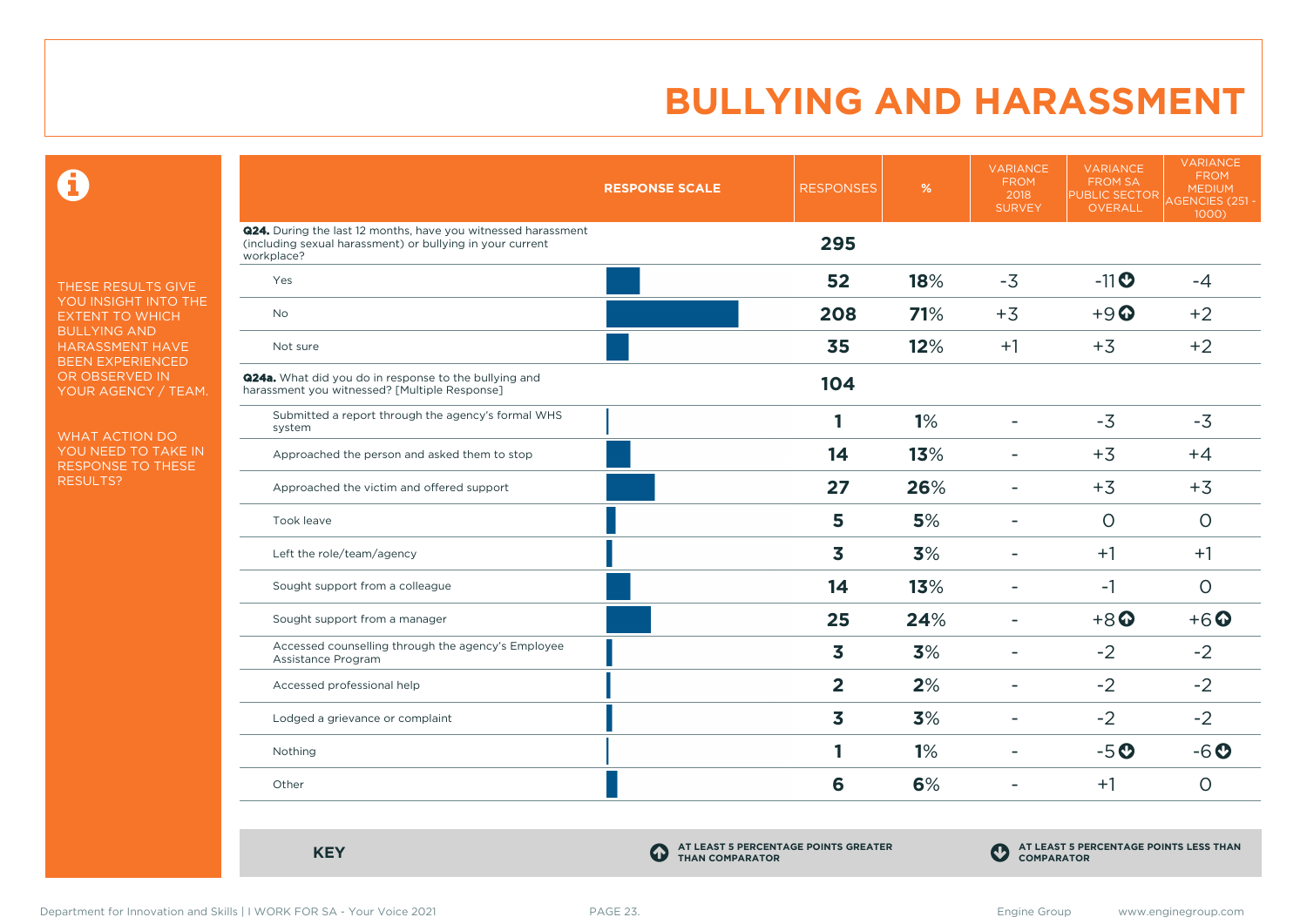$\mathbf \Theta$ 

THESE RESULTS GIVE YOU INSIGHT INTO THE EXTENT TO WHICH BULLYING AND HARASSMENT HAVE BEEN EXPERIENCED OR OBSERVED IN YOUR AGENCY / TEAM.

WHAT ACTION DO YOU NEED TO TAKE IN RESPONSE TO THESE RESULTS?

|                                                                                                                                                         | <b>RESPONSE SCALE</b> | <b>RESPONSES</b> | %   | <b>VARIANCE</b><br><b>FROM</b><br>2018<br><b>SURVEY</b> | <b>VARIANCE</b><br><b>FROM SA</b><br><b>PUBLIC SECTOR</b><br><b>OVERALL</b> | <b>VARIANCE</b><br><b>FROM</b><br><b>MEDIUM</b><br><b>AGENCIES (251-</b><br>1000) |
|---------------------------------------------------------------------------------------------------------------------------------------------------------|-----------------------|------------------|-----|---------------------------------------------------------|-----------------------------------------------------------------------------|-----------------------------------------------------------------------------------|
| <b>Q25.</b> During the last 12 months, have you been subjected to<br>harassment (including sexual harassment) or bullying in your<br>current workplace? |                       | 295              |     |                                                         |                                                                             |                                                                                   |
| Yes                                                                                                                                                     |                       | 30               | 10% | $\circ$                                                 | $-7o$                                                                       | $-2$                                                                              |
| <b>No</b>                                                                                                                                               |                       | 235              | 80% | $-3$                                                    | $+3$                                                                        | $-2$                                                                              |
| Not sure                                                                                                                                                |                       | 30               | 10% | $+3$                                                    | $+4$                                                                        | $+4$                                                                              |
| <b>Q25a.</b> What type of harassment or bullying did you experience?<br>[Multiple Response]                                                             |                       | 48               |     |                                                         |                                                                             |                                                                                   |
| Physical behaviour (e.g. assault, aggressive body<br>language)                                                                                          |                       | 3                | 6%  | $+6$ <sup><math>\odot</math></sup>                      | $-1$                                                                        | $-1$                                                                              |
| Sexual harassment                                                                                                                                       |                       | $\mathbf 0$      | 0%  | $\circ$                                                 | $-3$                                                                        | $-3$                                                                              |
| Cyberbullying (e.g. harassment via IT or the spreading of<br>gossip/materials intended to defame or humiliate)                                          |                       | $\overline{2}$   | 4%  | $+4$                                                    | $\circ$                                                                     | $\circ$                                                                           |
| Verbal abuse (e.g. offensive language, derogatory<br>remarks, threats, shouting or screaming)                                                           |                       | 1 <sub>3</sub>   | 27% | $-18$ <b>O</b>                                          | $-1$                                                                        | $-1$                                                                              |
| 'Initiations' or pranks                                                                                                                                 |                       | $\mathbf 0$      | 0%  | $\circ$                                                 | $-2$                                                                        | $-2$                                                                              |
| Interference with your personal property or work<br>equipment                                                                                           |                       | $\overline{2}$   | 4%  | $+1$                                                    | $\circ$                                                                     | $\circ$                                                                           |
| Interference with work tasks (i.e. withholding needed<br>information, undermining or sabotage)                                                          |                       | 14               | 29% | $+5$ <sup>O</sup>                                       | $+5$ <sup>O</sup>                                                           | $+5$ <sup>O</sup>                                                                 |
| Inappropriate and unfair application of work policies or<br>rules (e.g. perf mgmt, access to leave, access to L&D)                                      |                       | 6                | 13% | $-12$ <b>O</b>                                          | $-5o$                                                                       | $-3$                                                                              |
| Other                                                                                                                                                   |                       | 8                | 17% | $+13$ <sup>O</sup>                                      | $+7$ $\odot$                                                                | $+5$ <sup>O</sup>                                                                 |

**KEY** 

**TEXT CHANGE SINCE 2018 SURVEY**

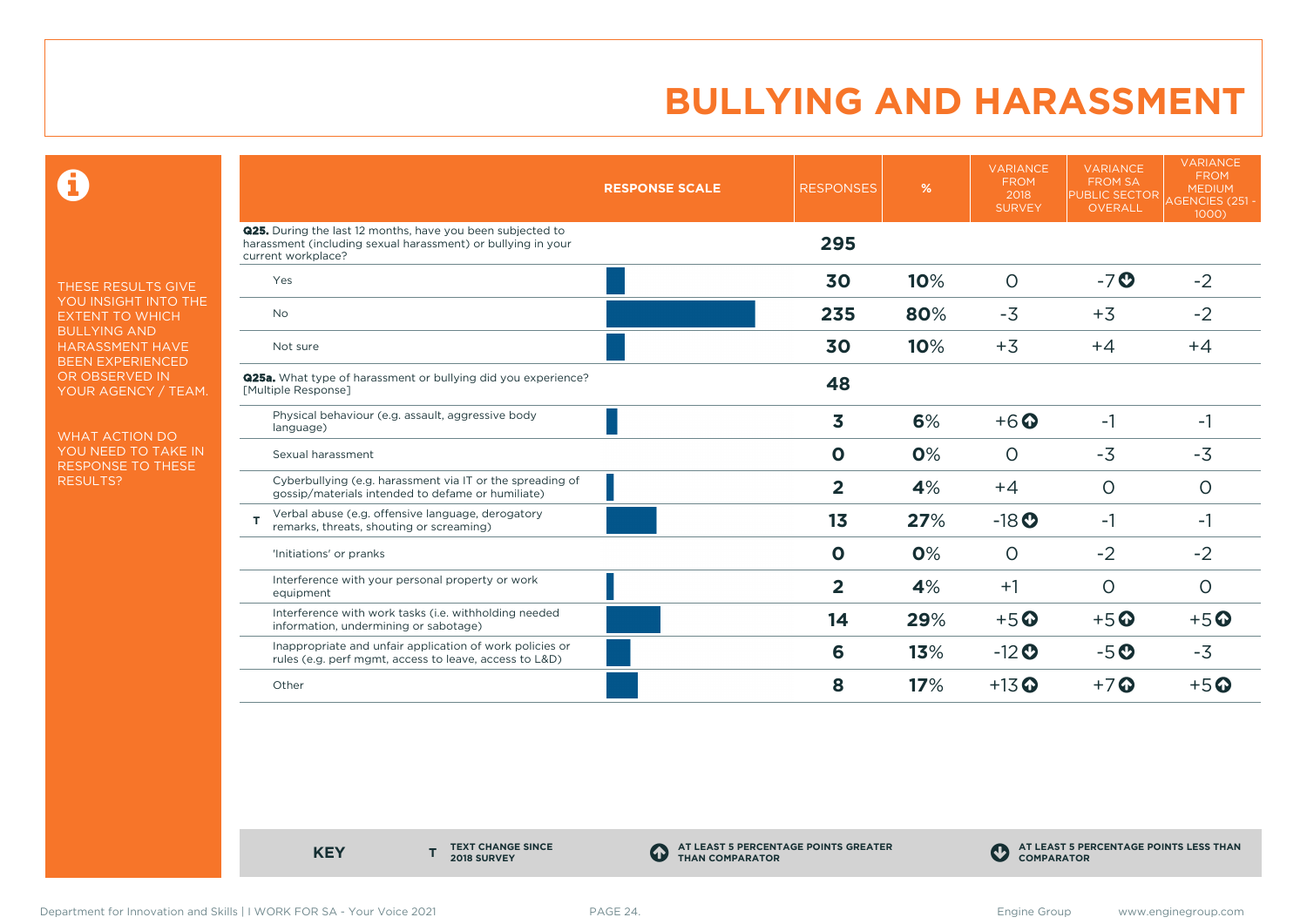$\mathbf \Theta$ 

THESE RESULTS GIVE YOU INSIGHT INTO THE EXTENT TO WHICH BULLYING AND HARASSMENT HAVE BEEN EXPERIENCED OR OBSERVED IN YOUR AGENCY / TEAM.

WHAT ACTION DO YOU NEED TO TAKE IN RESPONSE TO THESE RESULTS?

|                                                                                         | <b>RESPONSE SCALE</b> | <b>RESPONSES</b>        | $\%$ | <b>VARIANCE</b><br><b>FROM</b><br>2018<br><b>SURVEY</b> | <b>VARIANCE</b><br><b>FROM SA</b><br><b>PUBLIC SECTOR</b><br>OVERALL | <b>VARIANCE</b><br><b>FROM</b><br><b>MEDIUM</b><br>AGENCIES (251 -<br>1000 |
|-----------------------------------------------------------------------------------------|-----------------------|-------------------------|------|---------------------------------------------------------|----------------------------------------------------------------------|----------------------------------------------------------------------------|
| <b>Q25b.</b> Who was responsible for the harassment or bullying?<br>[Multiple Response] |                       | 33                      |      |                                                         |                                                                      |                                                                            |
| Someone more junior than you                                                            |                       |                         | 3%   | $-25o$                                                  | $-4$                                                                 | $-2$                                                                       |
| Client, customer or stakeholder                                                         |                       |                         | 3%   | $-9o$                                                   | $-3$                                                                 | $-2$                                                                       |
| T Co-worker                                                                             |                       | 10                      | 30%  | $+18$ <sup>O</sup>                                      | $+4$                                                                 | $+4$                                                                       |
| A group of co-workers                                                                   |                       |                         | 3%   | $-29$ <sup>O</sup>                                      | $-5o$                                                                | $-4$                                                                       |
| Contractor                                                                              |                       | $\mathbf{o}$            | 0%   | $-8o$                                                   | $-1$                                                                 | -1                                                                         |
| Consultant/service provider                                                             |                       | $\mathbf 0$             | 0%   | $-8o$                                                   | $-1$                                                                 | $\circ$                                                                    |
| Representative of another South Australian Public Sector<br>agency                      |                       | $\mathbf 0$             | 0%   | $\Omega$                                                | $-1$                                                                 | $-1$                                                                       |
| Your current manager                                                                    |                       | $\overline{\mathbf{3}}$ | 9%   | $+9$ <sup>O</sup>                                       | $-8o$                                                                | $-9O$                                                                      |
| A previous manager                                                                      |                       | $\boldsymbol{9}$        | 27%  | $+27$                                                   | $+17$ $\odot$                                                        | $+16$ <sup>O</sup>                                                         |
| Someone more senior than you (other than your<br>manager)                               |                       | 7                       | 21%  | $+21$                                                   | $-1$                                                                 | $-2$                                                                       |
| Minister or ministerial adviser                                                         |                       | $\mathbf 0$             | 0%   | $\circ$                                                 | $\circ$                                                              | $\circ$                                                                    |
| Unknown                                                                                 |                       |                         | 3%   | $+3$                                                    | $+2$                                                                 | $+2$                                                                       |

**KEY** 

**TEXT CHANGE SINCE 2018 SURVEY**

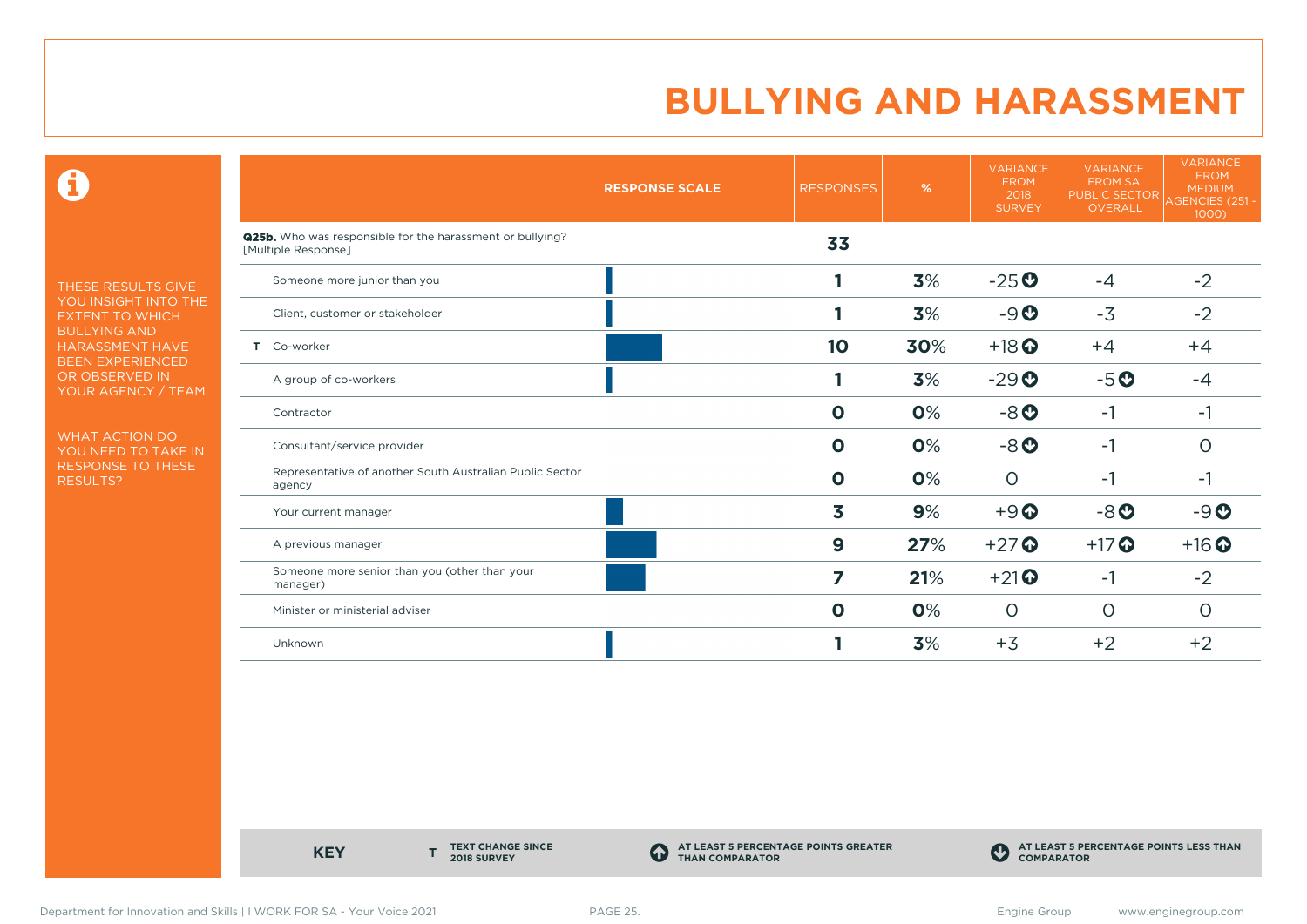$\mathbf \Theta$ 

THESE RESULTS GIVE YOU INSIGHT INTO THE EXTENT TO WHICH BULLYING AND HARASSMENT HAVE BEEN EXPERIENCED OR OBSERVED IN YOUR AGENCY / TEAM.

WHAT ACTION DO YOU NEED TO TAKE IN RESPONSE TO THESE RESULTS?

|                                                                                                                 | <b>RESPONSE SCALE</b> | <b>RESPONSES</b>        | %   | <b>VARIANCE</b><br><b>FROM</b><br>2018<br><b>SURVEY</b> | <b>VARIANCE</b><br><b>FROM SA</b><br><b>PUBLIC SECTOR</b><br><b>OVERALL</b> | <b>VARIANCE</b><br><b>FROM</b><br><b>MEDIUM</b><br>AGENCIES (251 -<br>1000 |
|-----------------------------------------------------------------------------------------------------------------|-----------------------|-------------------------|-----|---------------------------------------------------------|-----------------------------------------------------------------------------|----------------------------------------------------------------------------|
| <b>Q25c.</b> What did you do in response to the bullying and<br>harassment you experienced? [Multiple Response] |                       | 58                      |     |                                                         |                                                                             |                                                                            |
| Lodged an internal grievance or complaint                                                                       |                       | $\overline{\mathbf{3}}$ | 5%  |                                                         | $-3$                                                                        | $-3$                                                                       |
| Lodged an external complaint (e.g. with the Equal<br>Opportunity Commission, SafeWork SA or the ICAC)           |                       | $\Omega$                | 0%  |                                                         | $-1$                                                                        | $-1$                                                                       |
| Took leave                                                                                                      |                       | 6                       | 10% |                                                         | $\circ$                                                                     | O                                                                          |
| Submitted a workers compensation claim                                                                          |                       | $\mathbf 0$             | 0%  |                                                         | $-1$                                                                        | -1                                                                         |
| Left the role/team/agency                                                                                       |                       | 5                       | 9%  |                                                         | $+5$ <sup>O</sup>                                                           | $+5$ <sup>O</sup>                                                          |
| Accessed counselling through the agency's Employee<br>Assistance Program (EAP)                                  |                       | 3                       | 5%  |                                                         | -1                                                                          | $-2$                                                                       |
| Accessed professional help (other than EAP)                                                                     |                       | 6                       | 10% |                                                         | $+3$                                                                        | $+1$                                                                       |
| Sought support from my manager                                                                                  |                       | 1 <sub>3</sub>          | 22% |                                                         | $+6$ <sup>O</sup>                                                           | $+4$                                                                       |
| Sought support from a colleague                                                                                 |                       | 10                      | 17% |                                                         | -4                                                                          | -1                                                                         |
| Approached the person and asked them to stop                                                                    |                       | $\overline{ }$          | 12% |                                                         | $+3$                                                                        | $+3$                                                                       |
| Nothing                                                                                                         |                       | 3                       | 5%  |                                                         | $-3$                                                                        | $-5o$                                                                      |
| Other                                                                                                           |                       | 2                       | 3%  |                                                         | $-3$                                                                        | $-3$                                                                       |

**KEY C** 

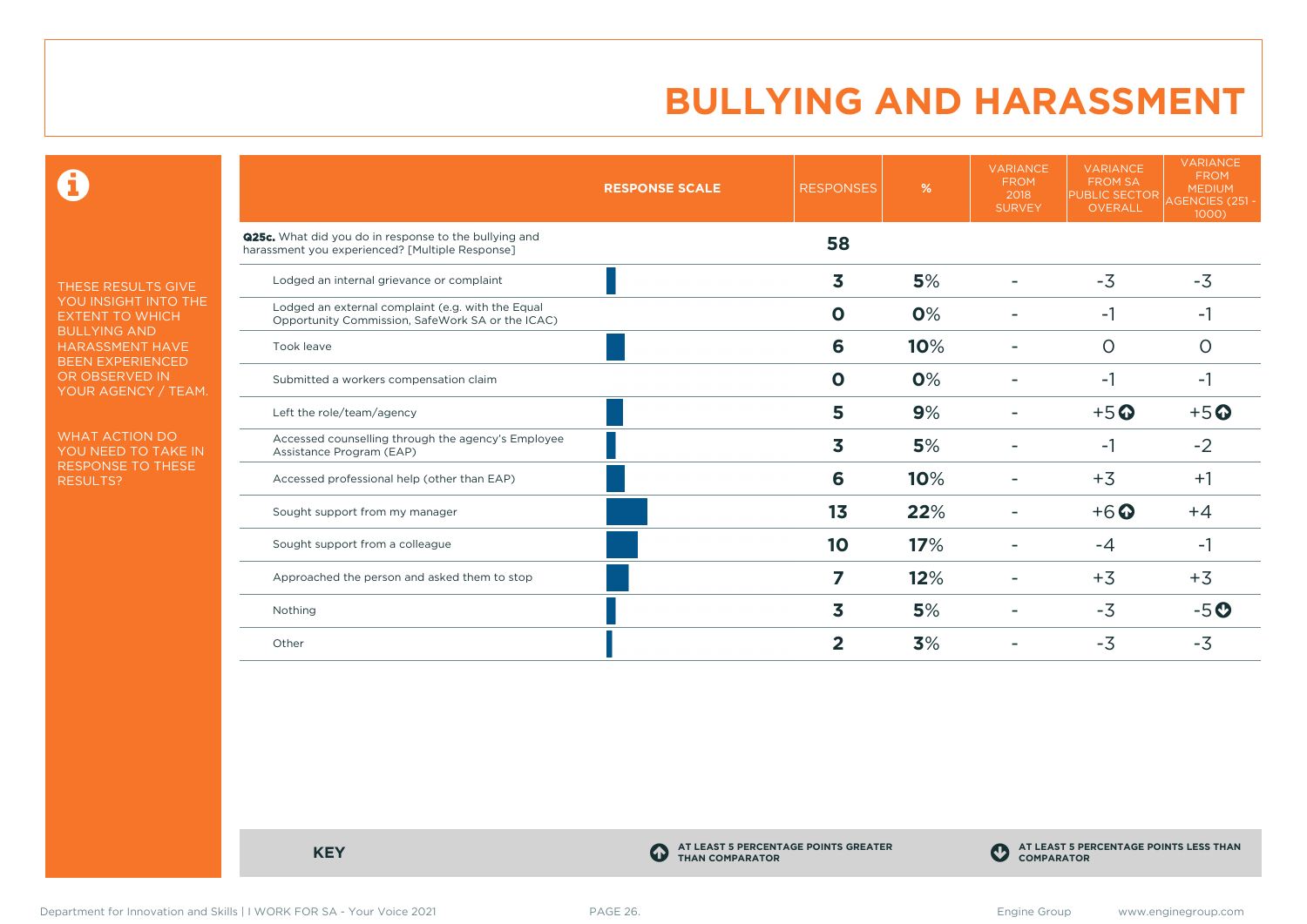VARIANCE

VARIANCE

VARIANCE

 $\mathbf \Omega$ 

|                                                                          |                                                                | <b>RESPONSE SCALE</b>                                             | <b>RESPONSES</b> | % | .<br><b>FROM</b><br>2018<br><b>SURVEY</b> | . <del>.</del><br><b>FROM SA</b><br><b>PUBLIC SECTOR</b><br><b>OVERALL</b> | <b>FROM</b><br><b>MEDIUM</b><br>AGENCIES (251 $\cdot$<br>$1000$ ) |  |  |
|--------------------------------------------------------------------------|----------------------------------------------------------------|-------------------------------------------------------------------|------------------|---|-------------------------------------------|----------------------------------------------------------------------------|-------------------------------------------------------------------|--|--|
|                                                                          | <b>Q25d.</b> Was your complaint resolved to your satisfaction? |                                                                   |                  |   |                                           |                                                                            |                                                                   |  |  |
| THESE RESULTS GIVE                                                       | Yes                                                            | The data for this question has been hidden for anonymity reasons. |                  |   |                                           |                                                                            |                                                                   |  |  |
| YOU INSIGHT INTO THE<br><b>EXTENT TO WHICH</b>                           | No                                                             | The data for this question has been hidden for anonymity reasons. |                  |   |                                           |                                                                            |                                                                   |  |  |
| <b>BULLYING AND</b><br><b>HARASSMENT HAVE</b><br><b>BEEN EXPERIENCED</b> | Unsure                                                         | The data for this question has been hidden for anonymity reasons. |                  |   |                                           |                                                                            |                                                                   |  |  |
| OR OBSERVED IN<br>YOUR AGENCY / TEAM.                                    | The complaint is still being processed                         | The data for this question has been hidden for anonymity reasons. |                  |   |                                           |                                                                            |                                                                   |  |  |

WHAT ACTION DO YOU NEED TO TAKE IN RESPONSE TO THESE RESULTS?

**KEY C** 

**AT LEAST 5 PERCENTAGE POINTS GREATER THAN COMPARATOR**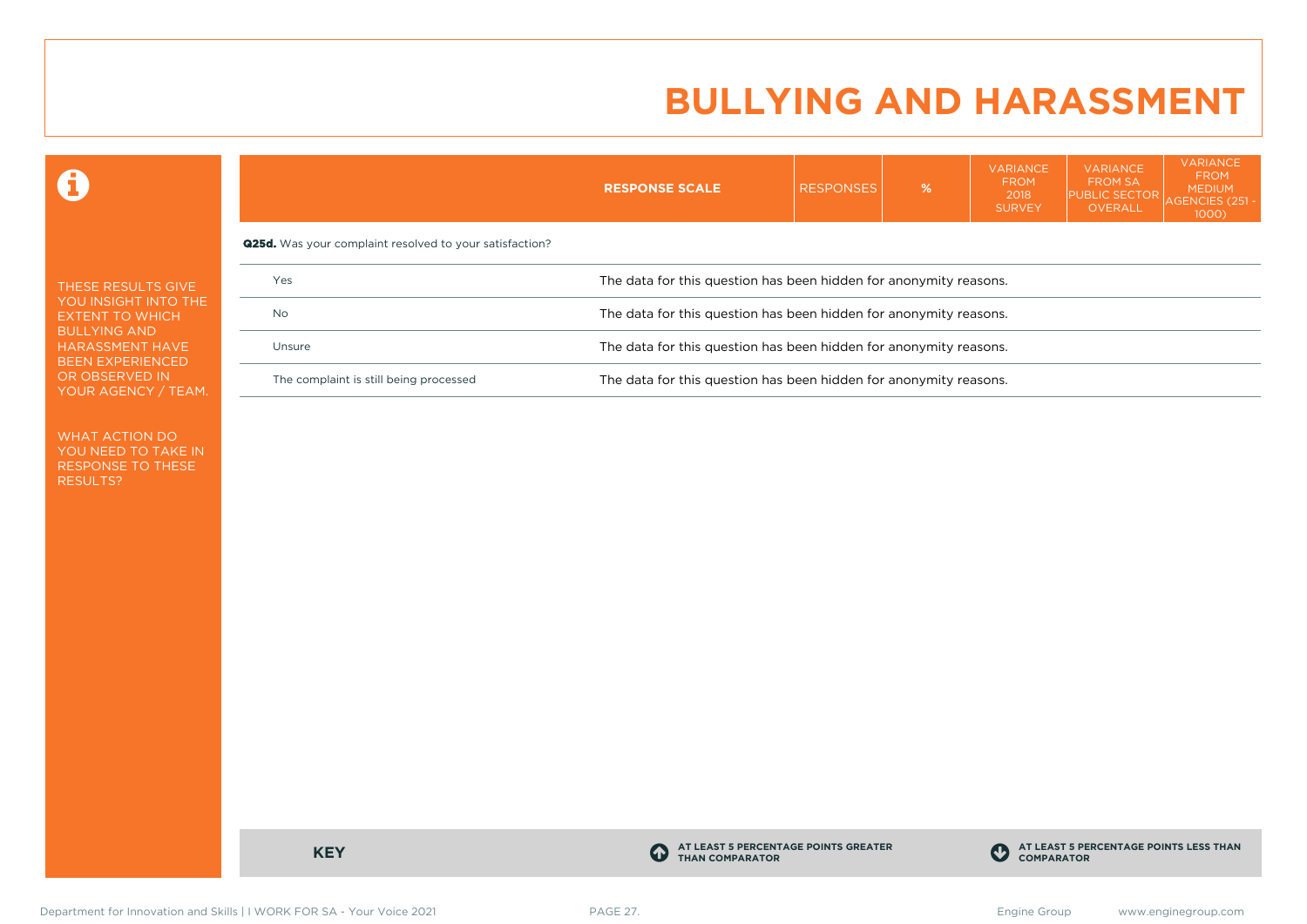$\mathbf \Theta$ 

THESE RESULTS GIVE YOU INSIGHT INTO THE EXTENT TO WHICH BULLYING AND HARASSMENT HAVE BEEN EXPERIENCED OR OBSERVED IN YOUR AGENCY / TEAM.

WHAT ACTION DO YOU NEED TO TAKE IN RESPONSE TO THESE RESULTS?

|                                                               | <b>RESPONSE SCALE</b> | <b>RESPONSES</b> | %   | <b>VARIANCE</b><br><b>FROM</b><br>2018<br><b>SURVEY</b> | <b>VARIANCE</b><br><b>FROM SA</b><br>PUBLIC SECTOR<br>OVERALL | <b>VARIANCE</b><br><b>FROM</b><br><b>MEDIUM</b><br>AGENCIES (251 -<br>1000) |
|---------------------------------------------------------------|-----------------------|------------------|-----|---------------------------------------------------------|---------------------------------------------------------------|-----------------------------------------------------------------------------|
| <b>Q25e.</b> Why did you not lodge one? [Multiple Response]   |                       | 69               |     |                                                         |                                                               |                                                                             |
| The matter was resolved informally                            |                       | 4                | 6%  |                                                         | $+1$                                                          | $+2$                                                                        |
| It could affect my career                                     |                       | $\boldsymbol{9}$ | 13% |                                                         | $-1$                                                          | $-2$                                                                        |
| It could affect my working relationships                      |                       | 14               | 20% |                                                         | $+2$                                                          | $+2$                                                                        |
| Managers accepted the behaviour                               |                       | 5                | 7%  |                                                         | $-3$                                                          | $-3$                                                                        |
| I did not trust that action would be taken                    |                       | 14               | 20% |                                                         | $-1$                                                          | $+1$                                                                        |
| I didn't think anyone would believe me                        |                       |                  | 1%  |                                                         | $-3$                                                          | $-2$                                                                        |
| I did not have enough evidence                                |                       | 3                | 4%  |                                                         | $-1$                                                          | -1                                                                          |
| I did not think the harassment/bullying was serious<br>enough |                       | 7                | 10% |                                                         | $+4$                                                          | $+4$                                                                        |
| I did not know how to report it                               |                       | $\mathbf{2}$     | 3%  |                                                         | $-1$                                                          | -1                                                                          |
| I thought the reporting process was too difficult             |                       | 3                | 4%  |                                                         | $+1$                                                          | $+1$                                                                        |
| I thought that action would be too slow                       |                       | $\overline{2}$   | 3%  |                                                         | $\circ$                                                       | O                                                                           |
| Other                                                         |                       | 5                | 7%  |                                                         | $+1$                                                          | -1                                                                          |

**KEY C** 

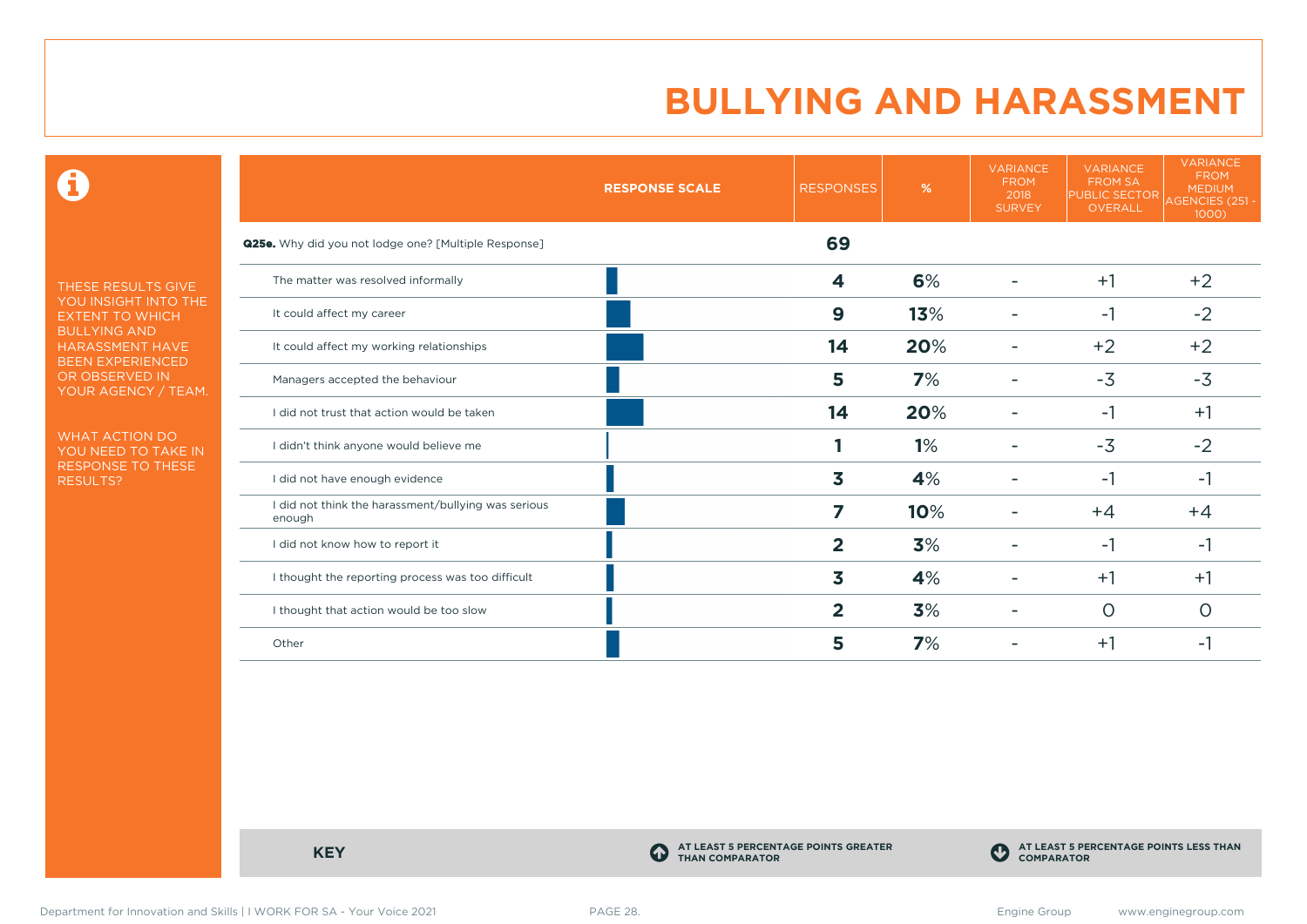# **DISCRIMINATION**

 $\mathbf \Omega$ 

THESE RESULTS GIVE YOU INSIGHT INTO EXPERIENCES OF DISCRIMINATION IN THIS AGENCY / TEAM

WHAT ACTION DO YOU NEED TO TAKE IN RESPONSE TO THESE RESULTS?

|                                                                                                                             | <b>RESPONSE SCALE</b> | <b>RESPONSES</b> | $\frac{9}{6}$ | <b>VARIANCE</b><br><b>FROM</b><br>2018<br><b>SURVEY</b> | <b>VARIANCE</b><br><b>FROM SA</b><br><b>PUBLIC SECTOR</b><br><b>OVERALL</b> | <b>VARIANCE</b><br><b>FROM</b><br><b>MEDIUM</b><br><b>AGENCIES (251</b><br>1000) |
|-----------------------------------------------------------------------------------------------------------------------------|-----------------------|------------------|---------------|---------------------------------------------------------|-----------------------------------------------------------------------------|----------------------------------------------------------------------------------|
| <b>Q26.</b> During the last 12 months, in your current agency, have you<br>personally experienced workplace discrimination? |                       | 295              |               |                                                         |                                                                             |                                                                                  |
| <b>No</b>                                                                                                                   |                       | 256              | 87%           |                                                         | $+5$ <sup>O</sup>                                                           | $+2$                                                                             |
| Yes, from people in my agency                                                                                               |                       | 10               | 3%            | $\overline{\phantom{a}}$                                | $-6o$                                                                       | $-3$                                                                             |
| Yes, from people outside my agency                                                                                          |                       |                  | 0%            |                                                         | ÷.                                                                          | $\overline{\phantom{a}}$                                                         |
| Don't know                                                                                                                  |                       | 28               | 9%            |                                                         | $+1$                                                                        | $+2$                                                                             |

**KEY C** 

**AT LEAST 5 PERCENTAGE POINTS GREATER THAN COMPARATOR**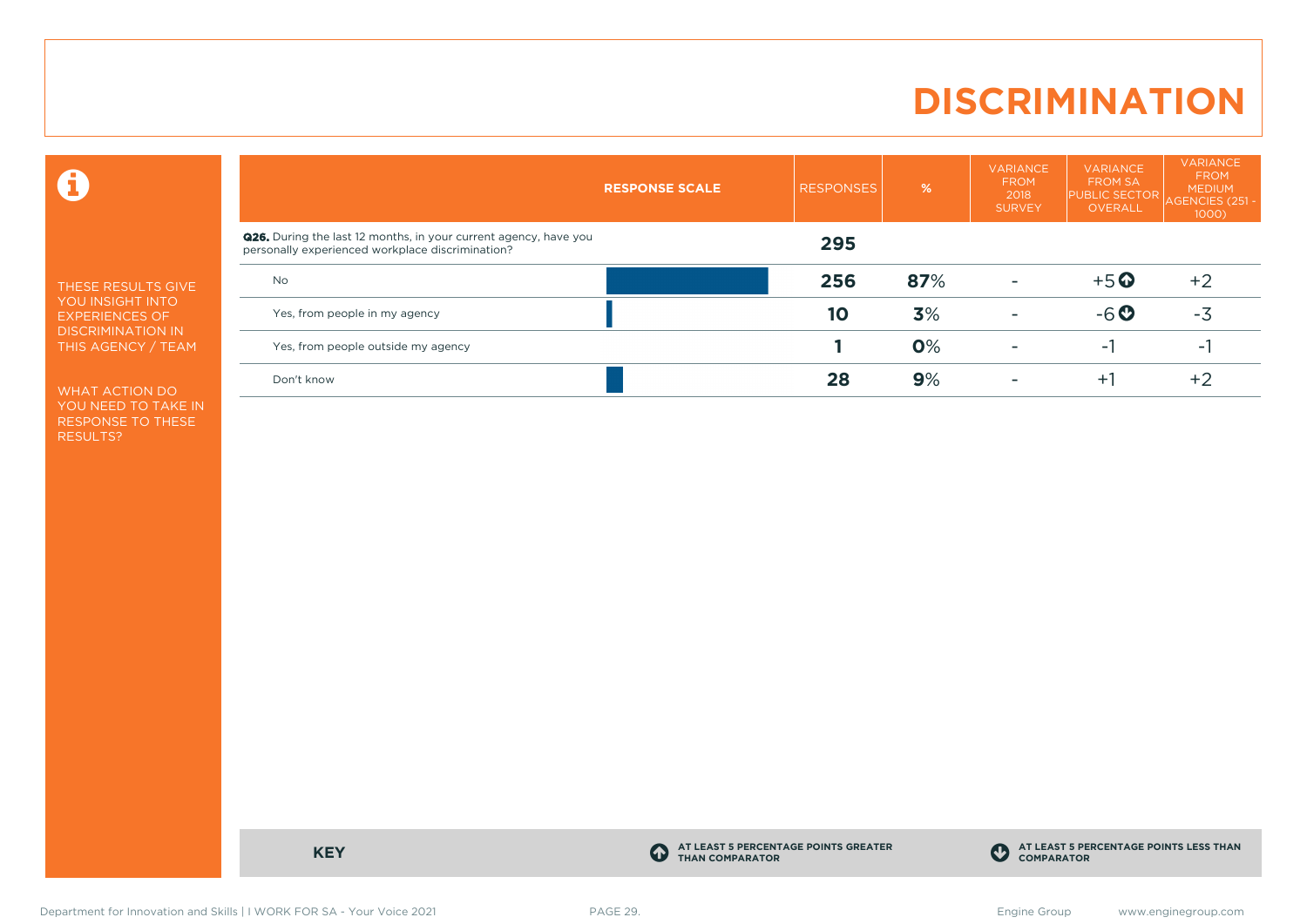# **DISCRIMINATION**

 $\mathbf \Theta$ 

THESE RESULTS GIVE YOU INSIGHT INTO EXPERIENCES OF DISCRIMINATION IN THIS AGENCY / TEAM

WHAT ACTION DO YOU NEED TO TAKE IN RESPONSE TO THESE RESULTS?

|                                                                                          | <b>RESPONSE SCALE</b> | <b>RESPONSES</b>        | %   | <b>VARIANCE</b><br><b>FROM</b><br>2018<br><b>SURVEY</b> | <b>VARIANCE</b><br><b>FROM SA</b><br><b>PUBLIC SECTOR</b><br>OVERALL | <b>VARIANCE</b><br><b>FROM</b><br><b>MEDIUM</b><br>AGENCIES (251 -<br>1000) |
|------------------------------------------------------------------------------------------|-----------------------|-------------------------|-----|---------------------------------------------------------|----------------------------------------------------------------------|-----------------------------------------------------------------------------|
| <b>Q26a.</b> What was the type of discrimination you experienced?<br>[Multiple Response] |                       | 17                      |     |                                                         |                                                                      |                                                                             |
| Age                                                                                      |                       | $\overline{2}$          | 12% | $\overline{\phantom{0}}$                                | $-3$                                                                 | $-1$                                                                        |
| Breastfeeding                                                                            |                       | $\mathbf 0$             | 0%  | $\overline{\phantom{a}}$                                | $\circ$                                                              | $\circ$                                                                     |
| Caring responsibilities                                                                  |                       | $\overline{\mathbf{3}}$ | 18% | $\blacksquare$                                          | $+12$ <sup>O</sup>                                                   | $+13$ <sup>O</sup>                                                          |
| Disability/impairment                                                                    |                       | 1                       | 6%  | ÷                                                       | $+2$                                                                 | $+2$                                                                        |
| Gender identity/gender history                                                           |                       | $\overline{2}$          | 12% | ÷                                                       | $+7$ <sup>O</sup>                                                    | $+7$ $\odot$                                                                |
| Marital status                                                                           |                       | $\mathbf 0$             | 0%  | $\blacksquare$                                          | $-2$                                                                 | $-1$                                                                        |
| Part-time work status                                                                    |                       | $\overline{2}$          | 12% | $\overline{\phantom{a}}$                                | $+3$                                                                 | $+4$                                                                        |
| Political conviction including trade union activity                                      |                       | $\mathbf 0$             | 0%  | $\overline{\phantom{0}}$                                | $-2$                                                                 | $-1$                                                                        |
| Pregnancy including maternity/paternity leave status                                     |                       | $\mathbf{o}$            | 0%  | $\overline{\phantom{0}}$                                | $-2$                                                                 | $-1$                                                                        |
| Race/cultural background                                                                 |                       | $\overline{2}$          | 12% |                                                         | $-2$                                                                 | $\circ$                                                                     |
| Religious conviction                                                                     |                       | $\mathbf 0$             | 0%  | $\overline{\phantom{0}}$                                | $-1$                                                                 | $-1$                                                                        |
| Sex                                                                                      |                       | 1                       | 6%  | ۰                                                       | $-2$                                                                 | $-6o$                                                                       |
| Sexual orientation                                                                       |                       | $\mathbf 0$             | 0%  | $\overline{\phantom{0}}$                                | $-2$                                                                 | $-1$                                                                        |
| Work from home/remote status                                                             |                       | $\overline{\mathbf{3}}$ | 18% | $\blacksquare$                                          | $+11$ <sup>O</sup>                                                   | $+8$ <sup><math>\odot</math></sup>                                          |
| Physical health/mental health challenges (not defined as a<br>disability)                |                       | $\mathbf{o}$            | 0%  | $\overline{\phantom{a}}$                                | $-10$ <sup>O</sup>                                                   | $-9O$                                                                       |
| Other                                                                                    |                       | 1                       | 6%  | ۰                                                       | $-10$                                                                | $-13$ <sup>O</sup>                                                          |

**KEY C** 

**AT LEAST 5 PERCENTAGE POINTS GREATER THAN COMPARATOR**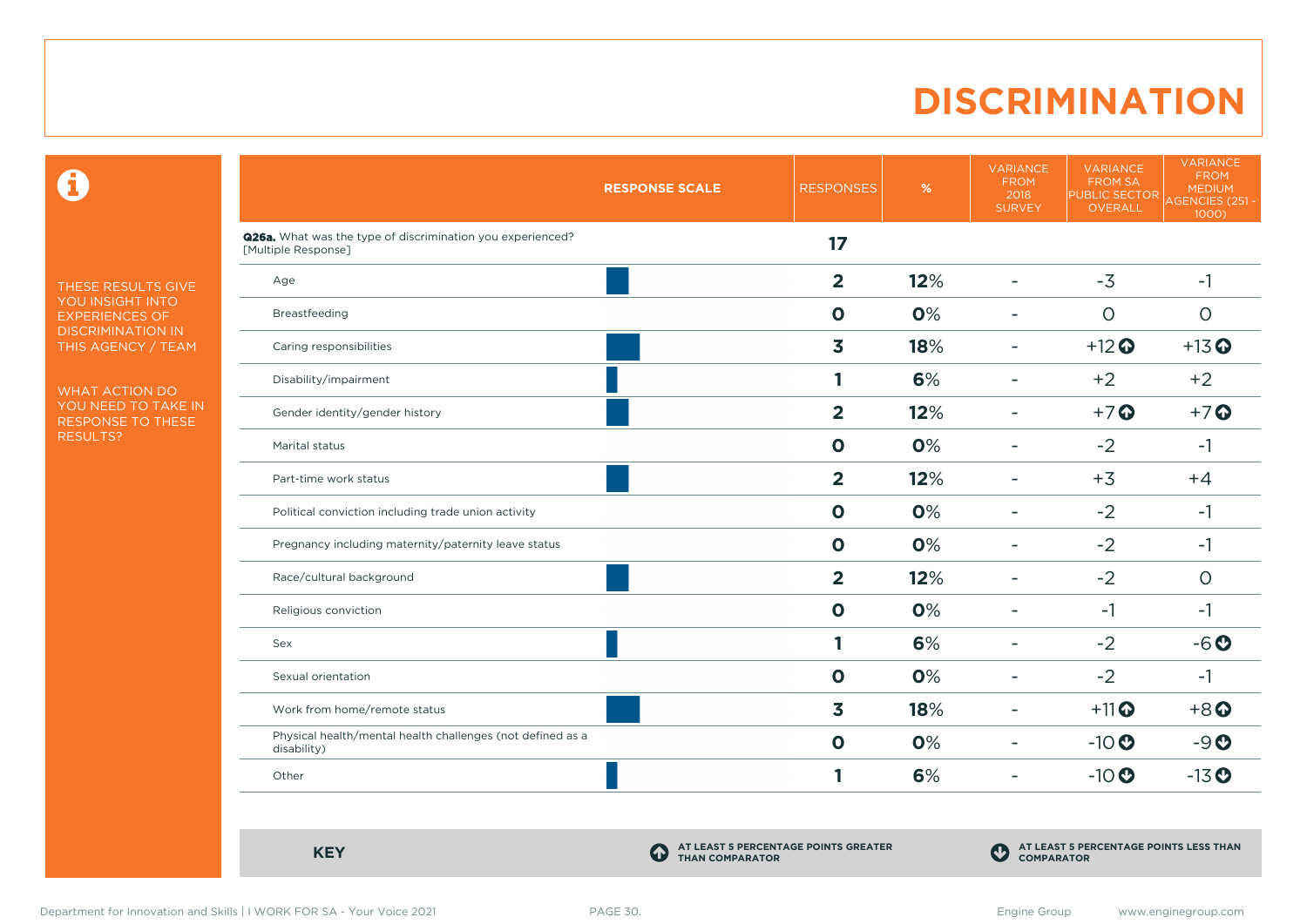# **APPENDIX A: METHODOLOLOGY**

### SURVEY TIMEFRAME

This report contains results for the I WORK FOR SA - Your Voice Survey 2021, which was open from 27 April to 28 May 2021.

#### INDEX CALCULATIONS

Where questions have been grouped together to form an index for example Enabling High Performance, this has been calculated by adding the positive scores of all items in the group, and then dividing by the total number of respondents across all questions in the group to create a % positive average figure. For ease of reporting this figure has been rounded. Please note this does not apply to the Engagement Index which has been calculated using the method outlined below.

### EMPLOYEE ENGAGEMENT INDEX

Scores are assigned to each of the question responses in the index (100% Strongly agree, 75% Agree, 50% Neither agree nor disagree, 25% Disagree, and 0% Strongly disagree). Once the scores are added together these are then divided by the number of respondents to create an average % positive. For ease of reporting this figure has been rounded.

### KEY DRIVER ANALYSIS

Experience tells us that a successful response to survey results requires focus on key priorities. Key driver analysis (KDA) helps identify these priority areas. Statistical techniques including factor and regression analysis identifies the factors (groups of questions) and individual questions with the strongest influence on your engagement index.

Firstly, factor analysis identifies patterns in the survey questions, allowing us to see if a group of questions are measuring the same underlying characteristic(s) (i.e. they belong to the same survey theme). This statistical technique assumes that when questions are answered in a similar way, the employee is thinking about the same underlying theme.

Regression analysis is then used to identify questions most likely to influence and drive employee engagement within each theme. This is achieved by developing a statistical model which determines the importance ('weight') of each question on engagement. These weights are used to identify which questions have the most impact on engagement. Once we know the highest impacting factors, to simplify reporting we take the highest impacting questions from the top factors to determine 5 key driver questions.

In order to assist smaller organisations and teams to obtain a set of priorities or 'key drivers' we also use local driver analysis (LDA). This is an automated technique which uses correlation analysis to explore the relationship between the survey questions and engagement. Correlation will rank survey questions, and the top 5 are reported as 'key drivers'. Where a team has less than 20 respondents' drivers are inherited from the parent unit.